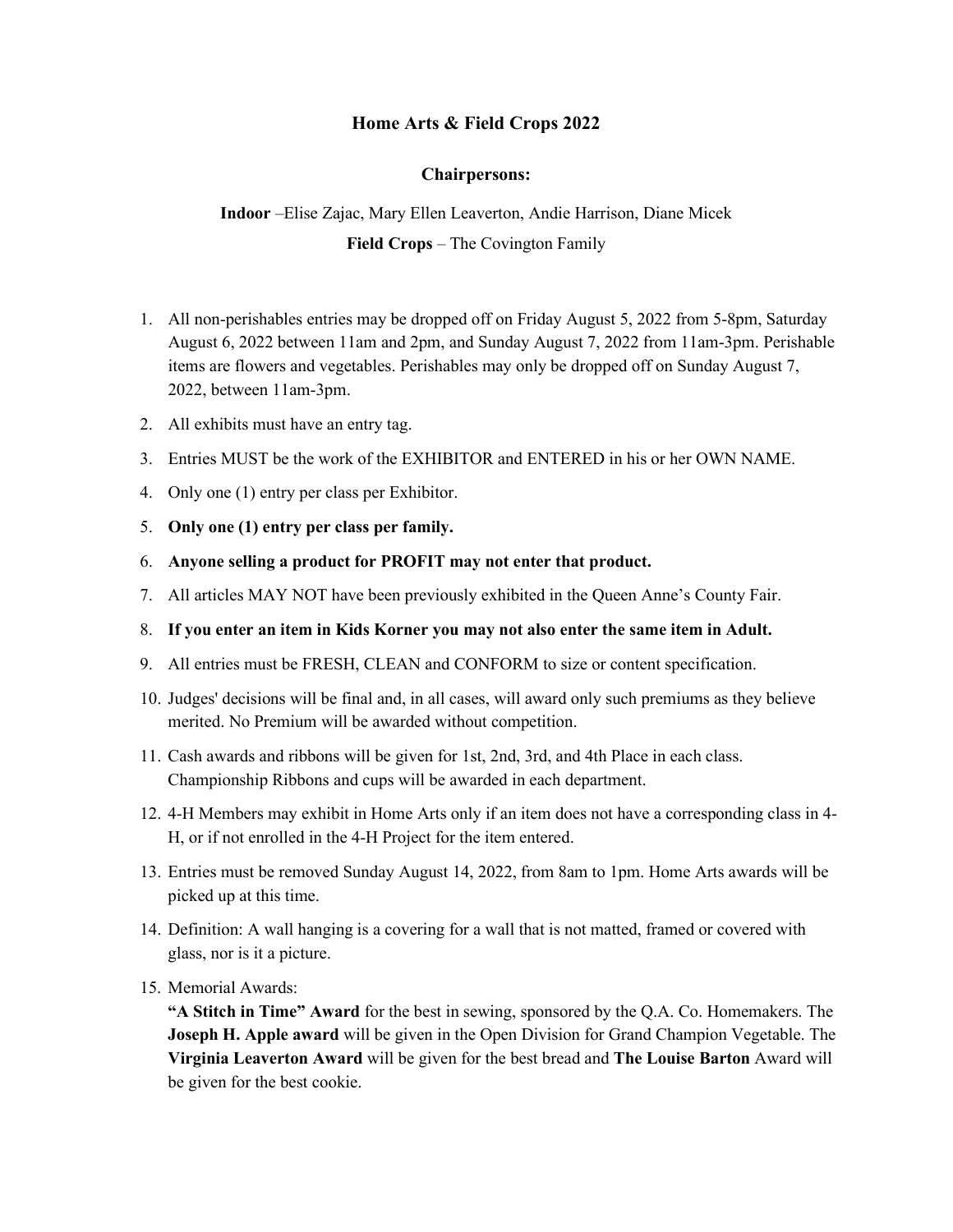#### **Department 20: Open Art**

#### **Rules and Regulations:**

All picture -type articles must be mounted, matted, or framed with attached hardware or plastic sleeves ready for hanging. Basis for Judging: Composition, use of color, technical skill, creativity, and overall presentation. Where the exhibit is made from a copy (A-1, A-5, A-6, A-9) attach a picture or Xeroxed copy of the original picture.

#### **Division 2001- Pictures**

#### **Class #**

- 1 Acrylic- Copy
- 2 Acrylic-Original
- 3 Block Print
- 4 Charcoal Original
- 5- Charcoal Copy
- 6 Oil Painting -Copy
- 7 Oil Painting- Original
- $8 Pen & Ink$
- 9 Watercolor- Copy
- 10 Watercolor-Original
- 11 Drawing
- 12 Pastels
- 13- Colored Pencil
- 14 Article not covered above

#### **Division 2002 – Painting**

#### **Class #**

- 1 Bottle Paint- Clothing
- 2 Hand Painted- Clothing
- 3 Hand Painted- Home Furnishing
- 4 Hand Painted Purse Accessory
- 5 Point Paint Article- Clothing
- 6 Tole Painting- Metal
- 7 Tole Painting Non-Metal
- 8 Wood cut
- 9 Acrylic Article not a picture
- 10 Hand Painted Thrown Pottery
- 11- Article Not Covered Above

#### **Division 2003 –Other Class #**

- 1 Stained Glass
- 2 Sculpture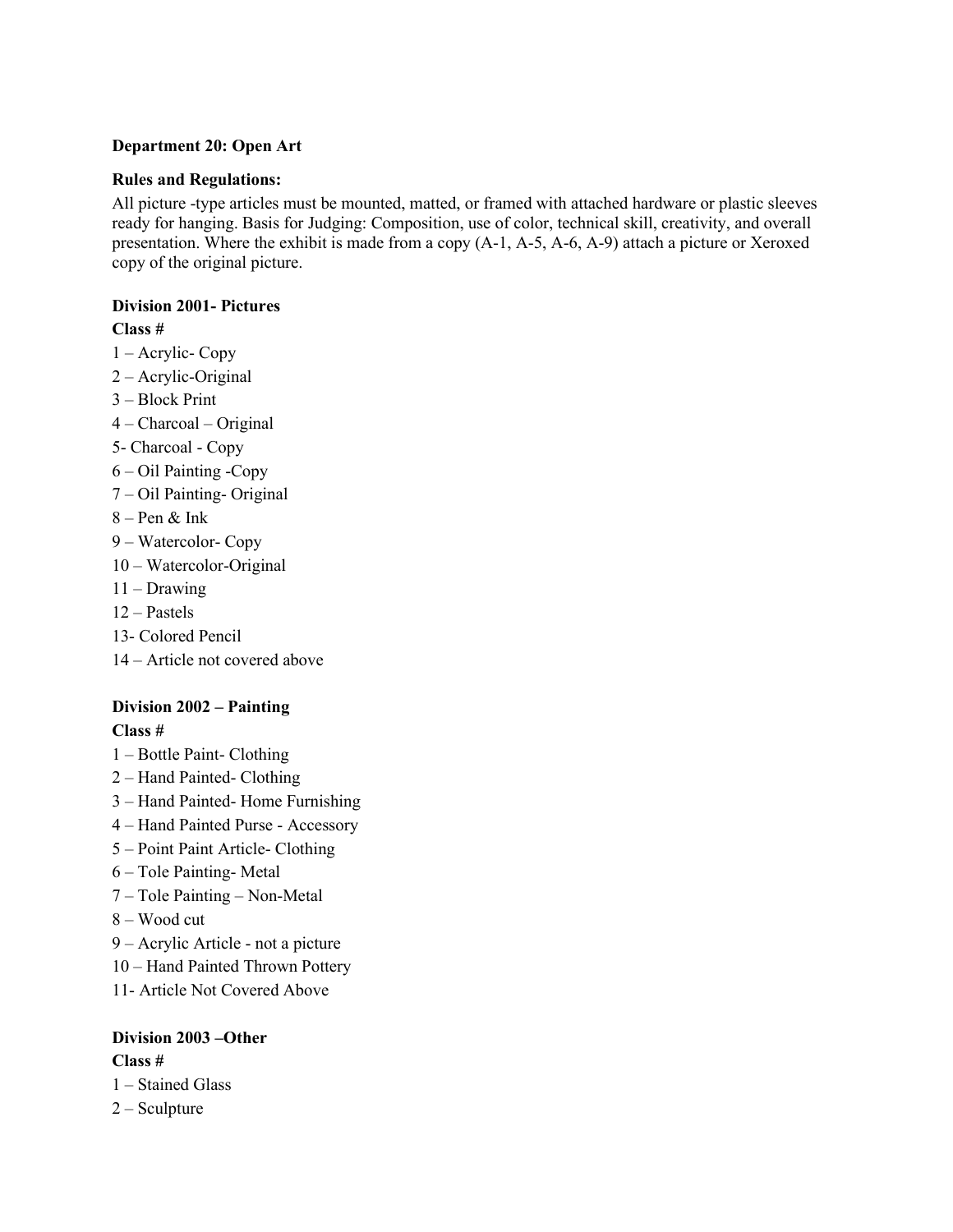3 – Calligraphy

4 – Article not covered above

#### **Department 21: Open Baked Goods and Candy**

#### **Rules and Regulations:**

- 1. Baked goods must be on disposable plates furnished by exhibitor. Pies should be in disposable pie pan.
- 2. All goods must be covered with clear plastic wrap, or placed in clear plastic bags, or placed in clear plastic disposable pie or cake containers.

#### **Division 2101 - Yeast Bread Yeast Bread and Rolls**

Basis for Judging: Exhibit whole loaf only on paper plate in plastic bag. Appearance should be rounded top, straight sides, smooth crust, even golden color, well proportioned. Texture should be tender, crisp, thin crust with light, elastic crumb. Flavor and aroma should be delicate, sweet and nut like.

#### **Class #**

- 1 Cinnamon Buns (4)
- 2 Fancy Sweet Dough
- 3 Loaf -White
- 4 Loaf -Whole Wheat
- 5 Loaf- Specialty Bread
- $6 -$ Pan Rolls  $(4)$
- $7 -$  Rolls Other  $(4)$
- 8 Sticky Buns (4)
- 9 Gluten Free
- 10 Article not covered above

# **Division 2102 -Quick Bread**

#### **Quick Breads**

Basis for Judging: Exhibit whole loaf bread on paper plate in plastic bag. Liners may be used for muffins. Biscuits: Flaky texture, level, smooth tops, uniform in size, straight sides, light in weight.

Muffins: Texture should be even and fine grained.

Breads and Muffins: Texture should be free from holes, or tunnels. Light, tender, uniform in color. Note: There should be no strong flavor or aroma of any one ingredient.

- 1 Biscuits, plain (4)
- 2 Coffee Cake
- 3 Fruit & Nut
- $4 \text{Muffins} (4)$
- 5 Vegetable Bread
- 6 Baking Powder Biscuits (4)
- 7 Sweet Potato Biscuits (4)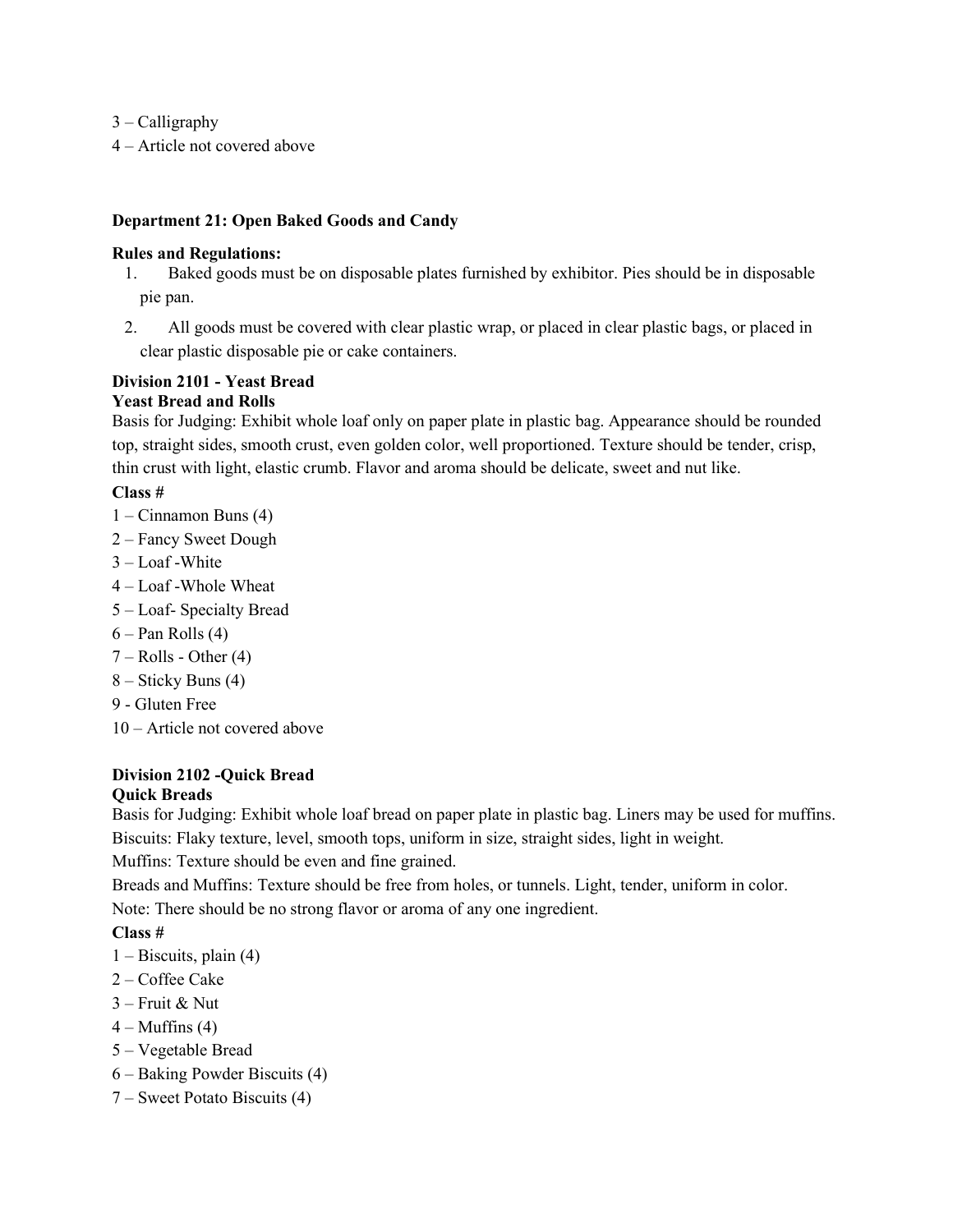8 – Gluten Free

9 – Article Not Covered above

#### **Division 2103 - Cookies (Six (6) each)**

Basis for Judging: Uniform size, shape, texture, color, even taste = flavor pleasing. No strong positive egg, shortening or flavoring taste.

#### **Class #**

- 1 Chocolate Chip
- 2 Chocolate Chip Bar
- 3 Chocolate Chip with nuts
- 4 Oatmeal Drop
- 5 Dropped not oatmeal
- 6 Peanut Butter
- 7 Snicker Doodles
- 8 Rolled with rolling pin and cut
- 9 Filled
- $10 No$  Bake
- 11 Fat Free, Sugar Free and/ or Reduced
- 12 Lemon Bar
- 13 Bar Cookies not lemon or chocolate chip
- 14 Hand Shaped
- 15 Gluten Free
- 16 Article not covered above

#### **Division 2104 - Pies (Whole)**

Basis for Judging: Whole Pies -General appearance, pie filling flavor pleasing to taste. Pie crust flaky, evenly browned, edges attractively finished by hand. Whole pies with fresh filling-no commercially canned fillings permitted.

- $1 \text{Apple}$
- $2 Berry$
- $3 -$ Cherry
- $4 Peach$
- 5 Pecan
- 6 Pie Shell
- 7 Apple Dumpling (4)
- 8 Pumpkin
- 9 Sweet Potato
- 10 Lemon Meringue
- 11 Coconut Custard
- 12 White Potato
- 13 Fat Free Sugar Free and/or Reduced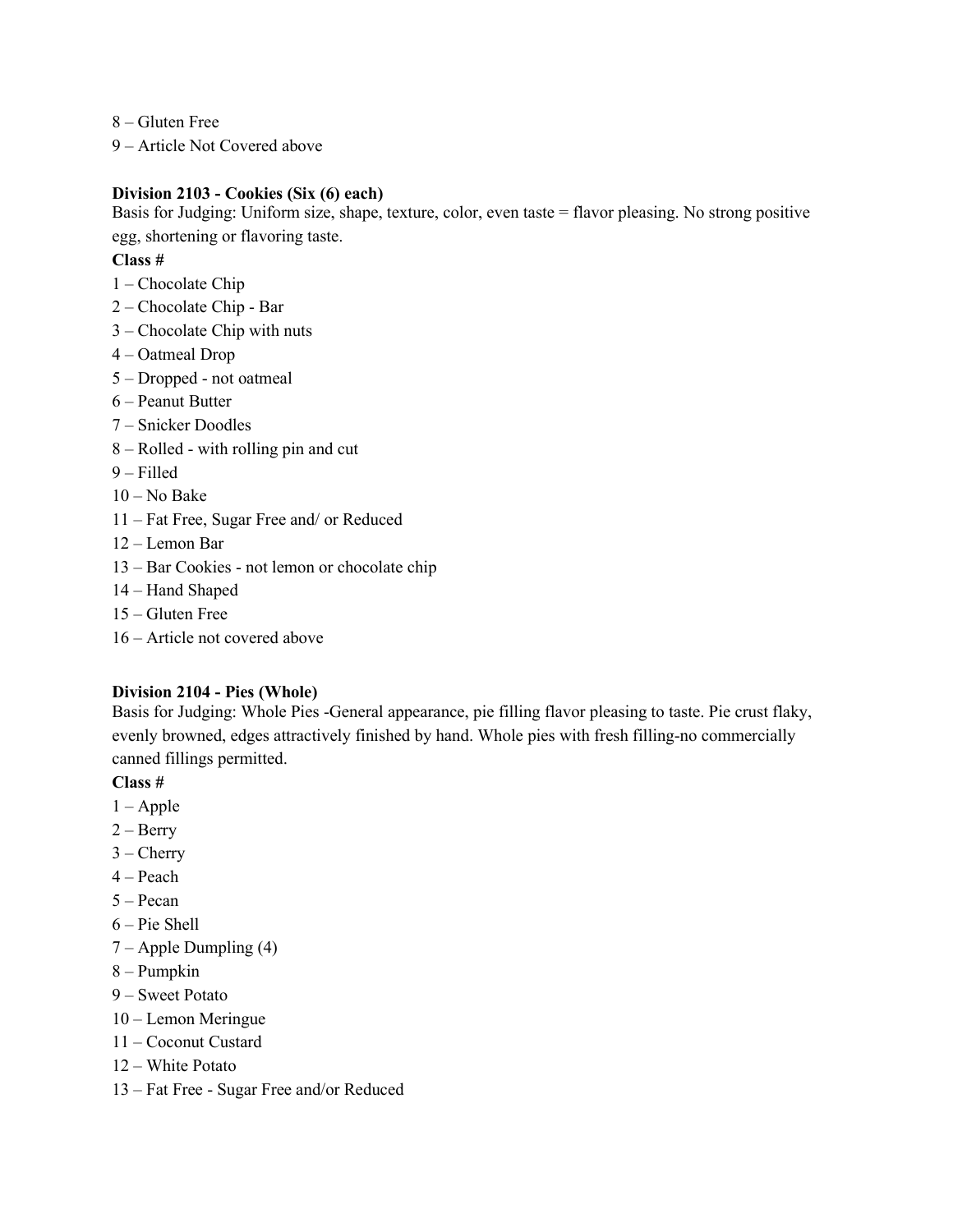14 – Mixed Fruit 15 – Gluten Free 16 – Article Not Covered Above

# **Division 2105 - Cakes (Whole)**

Basis for Judging: Whole cakes or 4 cup cakes, liners may be used for cupcakes. Cakes should be medium sized, if layered, the layers uniform in size, light in weight, straight sides, free from cracks(except cakes such as pound cake.etc.), peaks and bulges with level or rounded top according to the type of cake. The coloring used for frosting or candies should be light and delicate. All decorations must be edible and appetizing to the eye. The flavor should be pleasing with no positive egg, shortening or flavoring taste. (No commercial mixes except where noted). See altered cake mixes.

- **Class #**
- $1 -$ Angel
- 2 Applesauce
- 3 Bundt
- 4 Butter Type Layer
- $5 -$ Chiffon
- 6 Decorated Whole cake Judged on appearance only
- 7 Chocolate Devil's Food
- 8 Frosted Coconut
- 9 Fruit Plain or Candied
- 10 Fruit Fresh
- 11 Pound Yellow or Plain
- 12 Pound Variety
- 13 Spiced
- $14 -$ Sponge
- 15 Vegetable (Carrot, etc.)
- 16 Sugar Free Fat Free and/or Reduced
- 17 Yellow or White with Frosting
- 18 Gluten Free
- 19 Article not covered above

#### **Division 2106 - Cupcakes-(Four (4) each) Class #**

- 1 Chocolate Devils Food
- 2 Spiced
- 3 White
- 4 Yellow
- 5 Fat Free Sugar Free and/or Reduced
- 6 Gluten Free
- 7 Article not covered above

#### **Division 2107 – Brownies/Candy (Six (6) each)**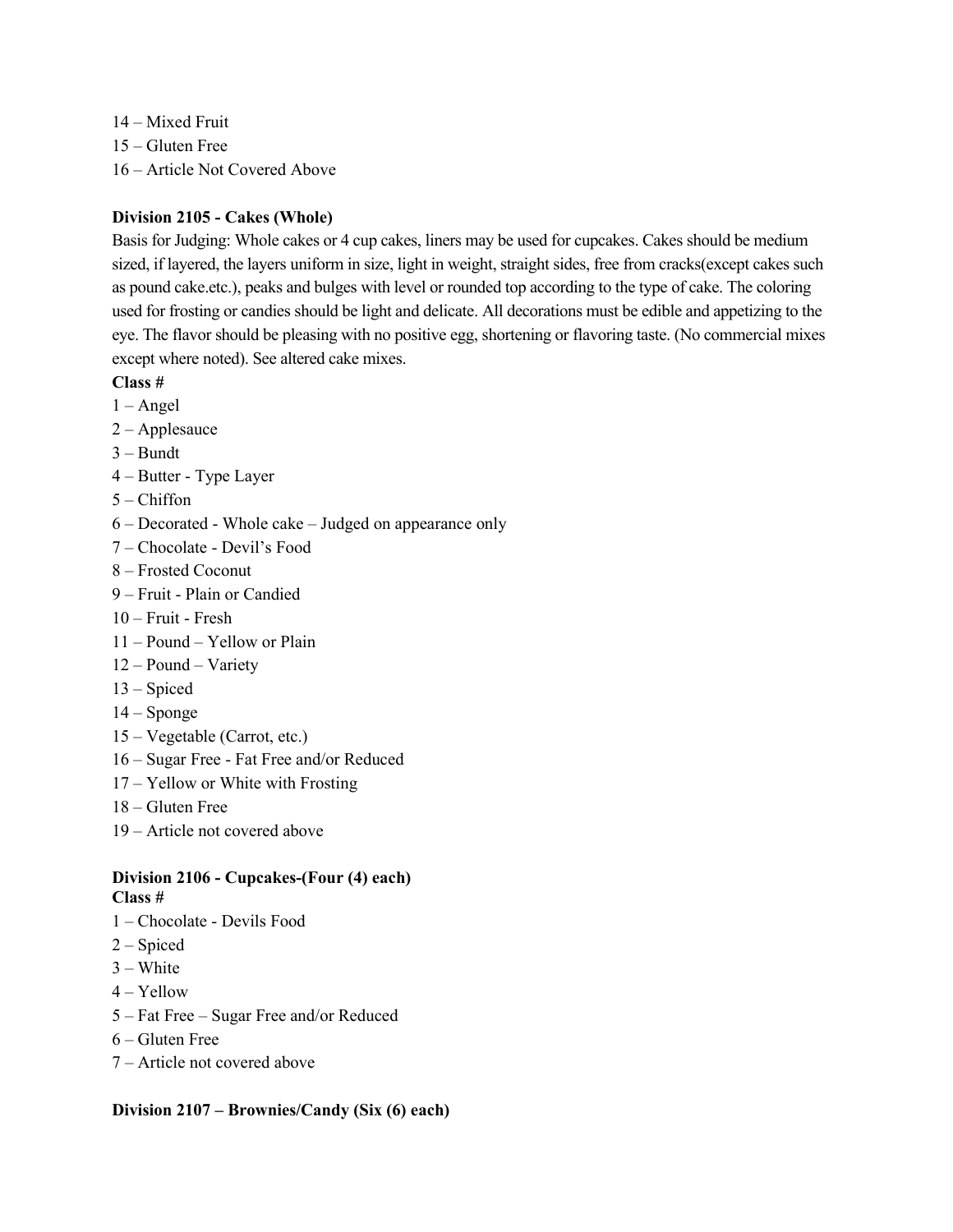Basis for Judging: Uniform color, flavor and texture. Pleasing general appearance **Class #**

- 1 Cooked Nut Fudge
- 2 Plain Cooked Fudge
- 3 Uncooked Fudge
- 4 Fat Free Sugar Free and/or Reduced
- 5 Brownies-Plain
- 6 Brownies-with nuts
- 7 Brownies-any other
- 8 Gluten Free
- 9 Article not covered above

#### **Department 22: Open Flowers**

#### **Rules and Regulations:**

- 1. Only one (1) entry in each premium number per family.
- 2. List flower or plant name on Entry Tag.
- 3. Vases will be provided for each exhibit in Division 2208-Speciman and Division 2209- Fresh Herbs.
- 4. All other containers must be labeled on the bottom with Name and Address of the exhibitor.
- 5. Potted plants should be contained in pots no larger than 10" in diameter at the widest section of the container except for Division 2207 -Hanging Baskets.
- 6. Be sure to enter Pothos as Foliage House Plant NOT Philodendron.
- 7. All specimens in the Flower Class must be single blooms…3 individual stems, 1 set of true leaves per stem, except where \*.
- 8. No extra foliage may be added. All flowers should be HOMEGROWN non-COMMERCIAL
- 9. Two Champion ribbons (one in fresh flowers and one in dried and / or silk).

Basis for Judging:

Uniform color and shape. Appearance: Fresh, healthy, free of insect damage.

#### **Division 2201 - Potted Plants-(especially see Rule #5)**

#### **Class #**

- 1 African Violet in bloom
- 2 Cacti
- 3 Flowering House Plant
- 4 Philodendron soil grown
- 5 Foliage Plants
- 6- Article not covered above

# **Division 2202 - Dish Gardens Class #**

1 – Cacti Dish Garden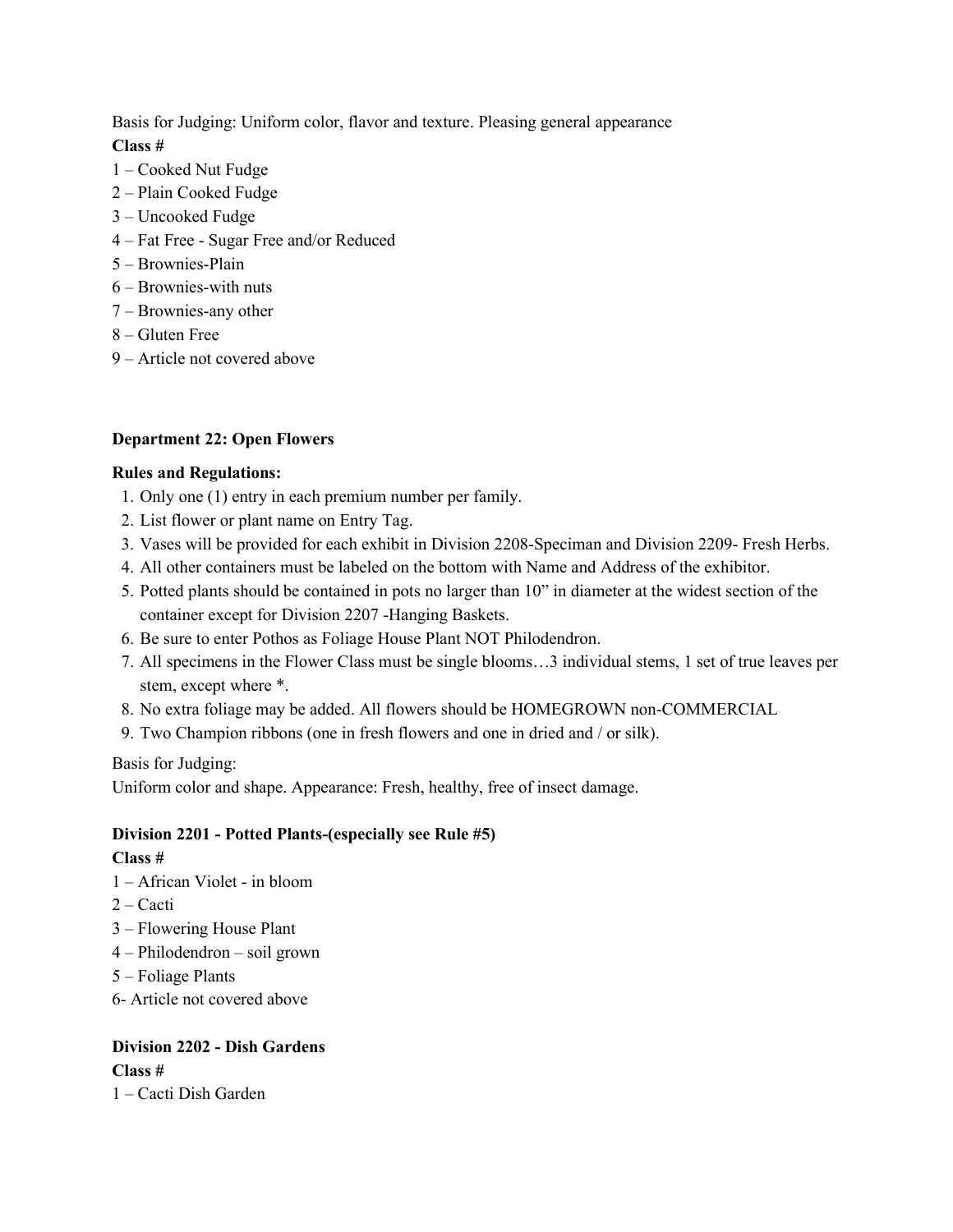- 2 Foliage Dish Garden
- 3 Terrarium
- 4 Article not covered above

#### **Division 2203 - Arrangements-Dried**

#### **Class #**

- 1 Centerpiece
- 2 Kitchen
- $3 -$ Miniature  $4$ "x $4$ " max.
- 4 One sided
- 5 Roses only
- 6 With Accessory
- 7 Article not covered above

# **Division 2204 - Arrangements-Silk**

#### **Class #**

- 1 Centerpiece
- 2 Kitchen
- $3 -$ Miniature  $4"x4"$  max.
- 4 One sided
- 5 Roses Only
- 6 With Accessory
- 7 Article not covered above

### **Division 2205 - Dried Silk Combo Arrangement Class #**

- 1 Centerpiece
- 2 Kitchen
- $3 -$ Miniature  $4"x4"$  max.
- 4 One sided
- 5 With Accessory
- 6 Article not covered above

# **Division 2206 - Arrangement Fresh**

- 1 Centerpiece
- 2 Kitchen
- 3 Miniature 4"x4" max.
- 4 One Sided
- 5 Roses only
- 6 With Accessory
- 7 Article not covered above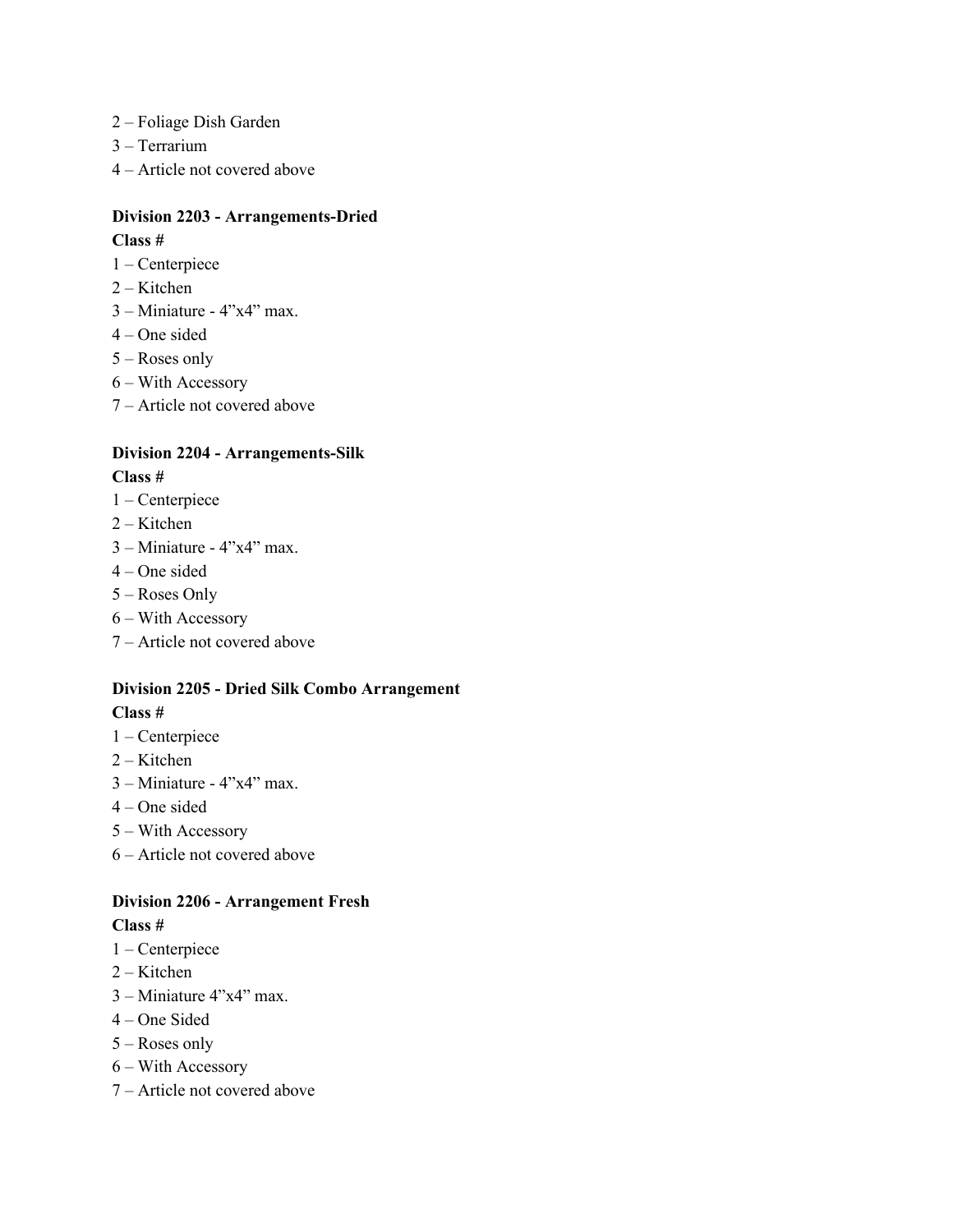# **Division 2207 - Hanging Basket**

**Class #**

- 1 Flowering
- 2 Foliage
- 3 Article not covered above

# **Division 2208 - Specimen (3-stem, single bloom except \*- 4, 8, 19, 22 & 23)**

### **Class #**

- 1 Ageratum
- $2 -$ Aster
- 3 Celosia
- 4 Chrysanthemum \*
- 5 Cornflower
- $6 \text{Cosmos}$
- 7 Dahlia
- 8 Gladioli \*
- 9 Marigold
- 10 Miniature Marigold Bloom
- 11 Miniature Rose Bloom
- 12 Miniature Zinnia Bloom
- 13 Petunia
- $14 Phlox$
- $15 Rose$
- 16 Rudbeckia
- 17 Salvia
- 18 Shasta Daisy
- 19 Snapdragon \*
- 20 Strawflower
- $21 Zinnia$
- 22 Sunflower\*
- 23 Impatiens\*
- 24- Article not Covered Above

#### **Division 2209 - Fresh Herbs**

Basis for Judging: Uniformity in size, shape, and color. Appearance: healthy, free of insect damage. **Class #**

- 1 Potted, single
- 2 Potted, more than one (1) variety
- 3 Basil Cut, 3 stems
- 4 Chives Cut, 3 stems
- 5 Oregano Cut, 3 stems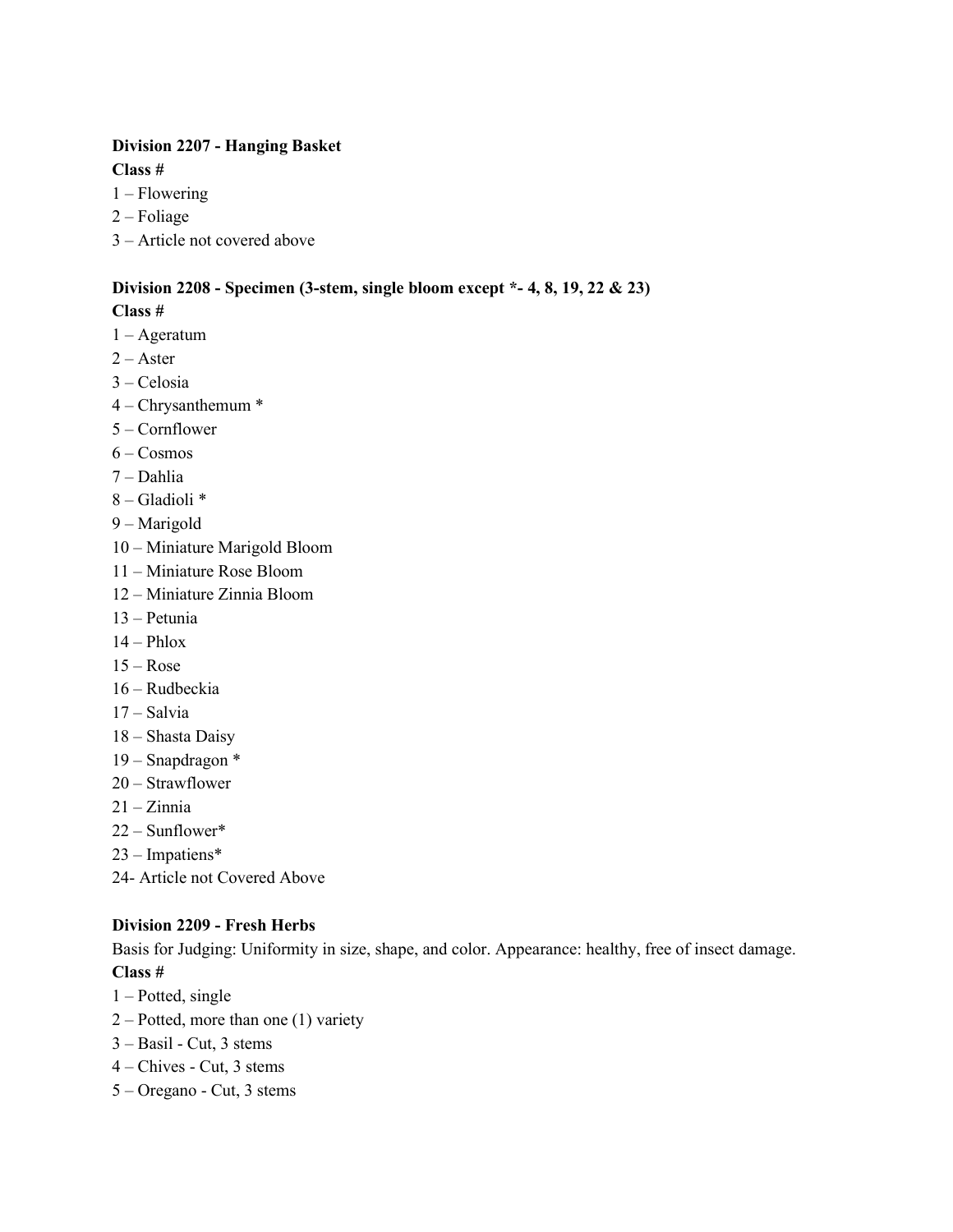- 6 Parsley Cut, 3 stems 7 – Rosemary - Cut, 3stems 8 – Sage - Cut, 3 stems
- 9 Lavender Cut, 3 stems
- 10- Thyme Cut, 3 stems
- 11- Mint Cut, 3 stems
- 12- Article not covered above -Cut, 3 stems

# **Division 2210 - Dried Herbs**

Dried herbs may be exhibited in covered glass, containers. Basis for Judging: Appearance, uniformity, and preservation of aroma, degree of color and quality.

**Class #**

- 1 Leaves
- $2 S$ eeds
- 3 Herb Arrangement
- 4 Article not covered above

# **Department 23: Open Food Preservation**

#### **Rules and Regulations:**

- 1. Canned goods must be labeled on the top of the lid as to the contents.
- 2. Canned goods must be exhibited in clear, standard Jars.
- 3. Canned goods must have been canned since the 2019 Queen Anne's County Fair.
- 4. Canned Goods may be opened for Judging if necessary.
- 5. Canned Goods, including Jams and Jellies, MUST be canned according to USDA recommendations.
- 6. **New jars and new lids must be clean and rust free**.
- 7. Indicate on label processing method-boiling water bath, or pressure canning.

Basis for Judging:

Texture - Condition - fresh, yet tender, firm. Color - as natural as possible, even color, characteristic of product.

Pack - pieces same size, no defects.

Liquid - Consistency - syrup for fruits, water for vegetables. Clearness - clear, natural color for product. Amount - product well covered - head space as recommended by USDA canning instructions and recipes. Container - Seal - perfect seal, no leaks. Size - appropriate, clean, neat, attractive. Condition - Rusty lids and rings will

be rejected.

# **Division 2301 - Fruits**

- 1 Applesauce
- 2 Blackberries
- 3 Cherries
- $4 -$ Plums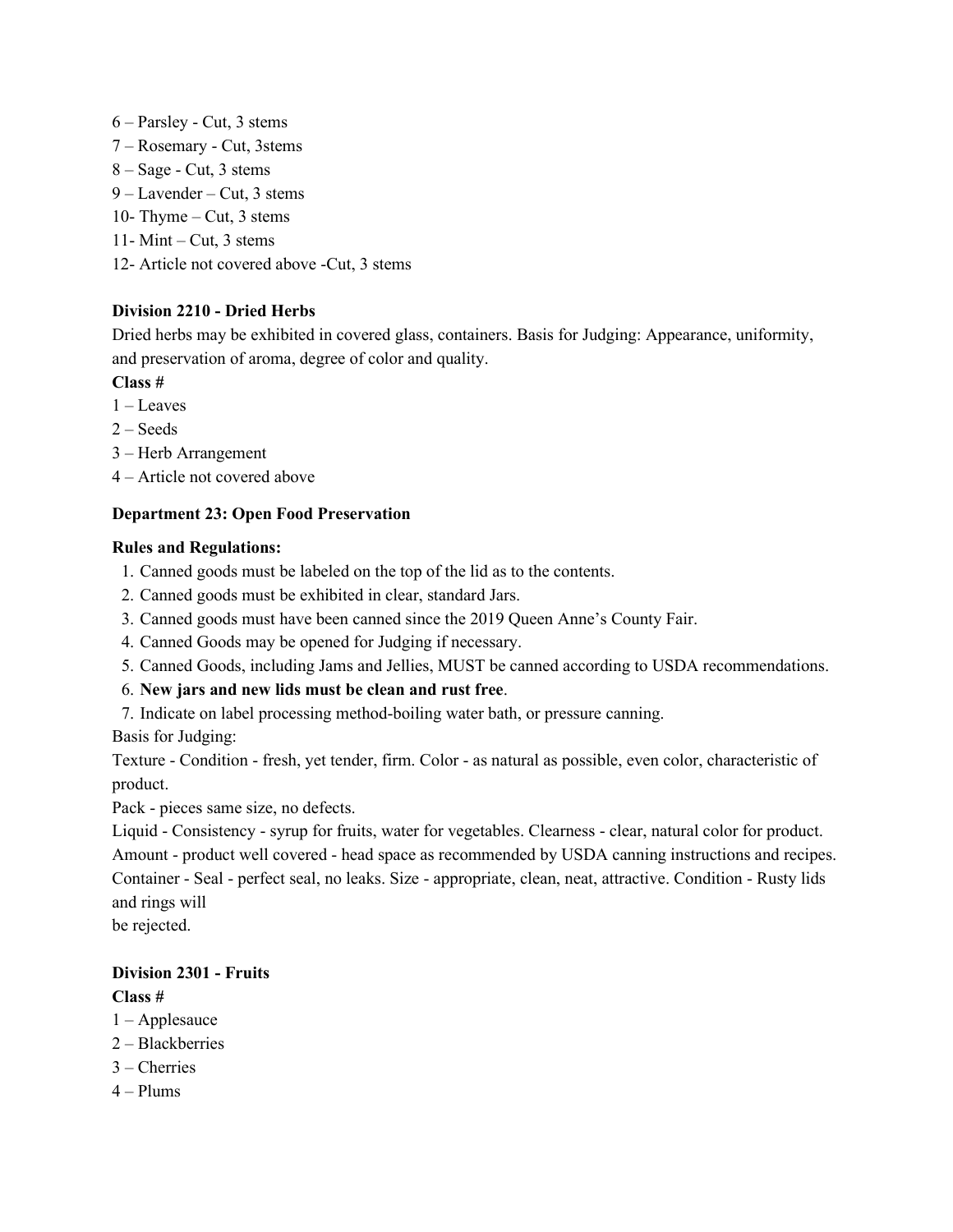- 5 Peaches
- $6 Pears$
- 7 Raspberries
- $8 Figs$
- 9 Sugar Free Reduced
- 10- Articles not covered above

#### **Division 2302 - Vegetables**

#### **Class #**

- 1 Beets
- 2 Carrots
- 3 Chili Sauce
- 4 Corn cut off the cob
- 5 Lima Beans
- 6 Salsa
- 7 Spaghetti Sauce
- 8 String Beans Green
- 9 String Beans Wax
- 10 Tomatoes
- 11 Tomato Ketchup
- 12 Tomato Sauce
- 13 Asparagus
- 14 Sugar Free Reduced
- 15 Barbeque Sauce
- 16 Sauerkraut
- 17 Article not covered above

#### **Division 2303 - Meat**

Basis for Judging: Appearance - color, arrangement in jar.

**Class #**

- 1 Beef
- 2 Chicken
- 3 Mincemeat
- $4 -$ Pork
- 5 Article not covered above

#### **Division 2304 - Jelly (sealed with lid)**

Basis for Judging: a good jelly made of fruit juice is clear, sparkling, free from crystals or sediment, has tender texture and natural color and flavor of fresh fruit. When turned from glass it is firm enough to hold its shape but quivers and is easily cut or broken leaving clean, clear, sharp cleavage.

#### **Class #**

 $1 - \text{Apple}$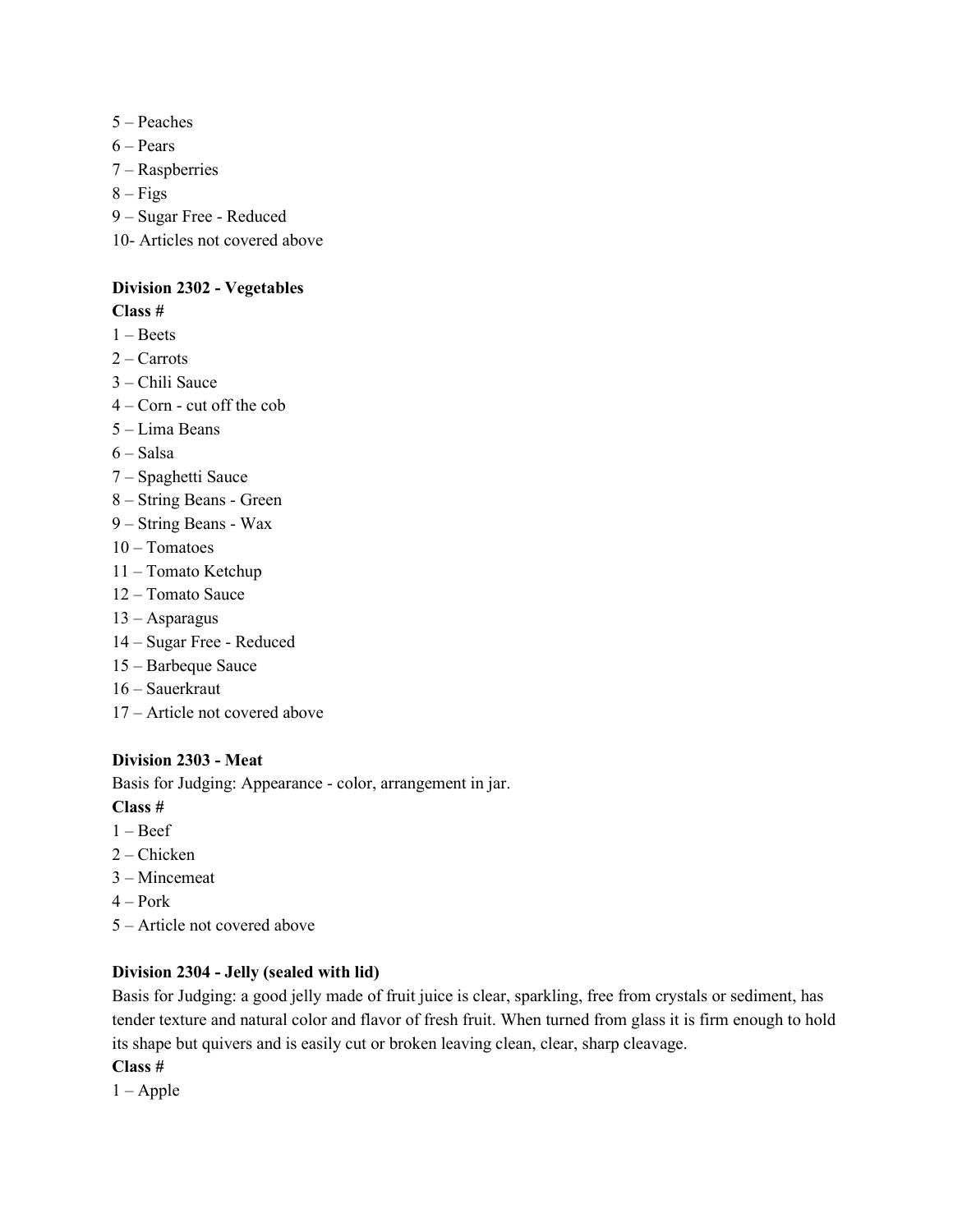- 2 Berry all Berries
- 3 Grape all varieties
- 4 Sugar Free Reduced
- 5 Article not covered above

#### **Division 2305 - Preserves, Jams, Marmalades**

#### Basis for Judging:

JAMS are usually made of one fruit crushed or jammed together into a mass of an even soft consistency thick enough to spread easily or be divided into portions. Juices are not separated from fruits and are of a jelly consistency. MARMALADES are soft fruit jellies containing small pieces of fruit or peel evenly suspended in the transparent jelly. PRESERVES are made usually of one fruit, but more than one may be used. The fruit, whole or in large pieces, is cooked in a syrup until clear and transparent, tender, firm, crisp, and well plumped. The shape of fruit is retained. Juice is of a thick, syrupy consistency completely surrounding the fruit. In general, 3/4 lb. sugar to 1 lb. of fruit used.

CONSERVES are a jam-like product of two or more fruits. They often contain nuts or raisins. They are made of very small whole, or pieces of fruit cooked or jammed into a mixture of an even, soft consistency. The liquid is jelly-like in character. The name and flavor of the conserve is that of the dominant fruit.

BUTTERS are smooth, even, finely grained mixtures of medium soft consistency without seeds or small pieces of fruit and with no evidence of juice as a separate liquid. Butters are usually about 1/2 to 2/3 lb. sugar to 1 lb. of fruit.

- 1 Apple Butter
- 2 Blackberry
- $3$  Cherry
- $4 Citron$
- 5 Damson Plum
- $6 Fig$
- 7 Grape
- 8 Peach
- 9 Pear
- $10 -$ Plum
- 11 Red Raspberry
- 12 Black Raspberry
- 13 Strawberry
- 14 Tomato
- 15 Watermelon
- 16 Pepper jelly
- 17 Blueberry
- 18 Combination of Fruits
- 19 Sugar Free Reduced
- 20 Article not covered above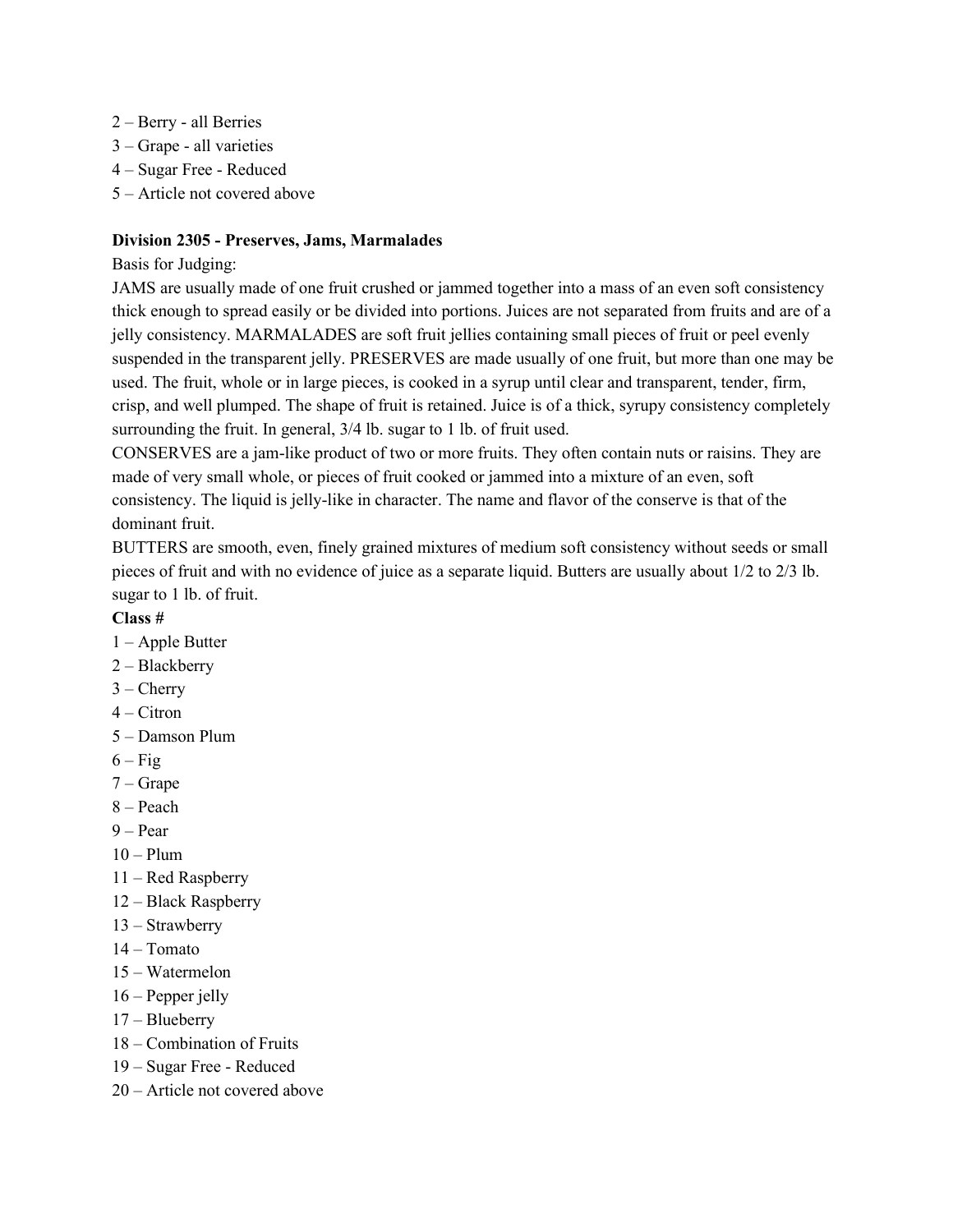#### **Division 2306 - Pickles & Relishes**

Basis for Judging: Size, uniformity, clearness, color, arrangement.

**Class #**

- 1 Bread & Butter Pickle
- 2 Beets Pickled
- 3 Chow-Chow
- 4 Corn Relish
- 5 Cucumber Dill
- 6 Cucumber Sweet
- 7 Dill Green Beans
- 8 Green Tomato Pickle
- 9 Mustard Pickle
- 10 Pepper Relish
- 11 Pickle Relish
- 12 Spiced Fruit
- 13 Watermelon
- 14 Zucchini Pickles
- 15 Zucchini Relish
- 16 Sugar Free Reduced
- 17 Article not covered above

#### **Division 2307 - Dried Foods**

Basis for Judging: quality, material perfection, general appearance, uniformity of product color, some classes on taste.

# **Class #**

- $1 -$ Apples
- 2 Oranges Citrus Fruits
- $3 Corn$
- 4 Meat Jerky
- 5 Onion
- 6 Peaches
- 7 Peppers
- 8 Potato Chips
- 9 Squash
- 10 Tomatoes
- 11 Bananas
- 12 Article not covered above

# **Division 2308 - Pie Filling Class #**

 $1 -$ Cherry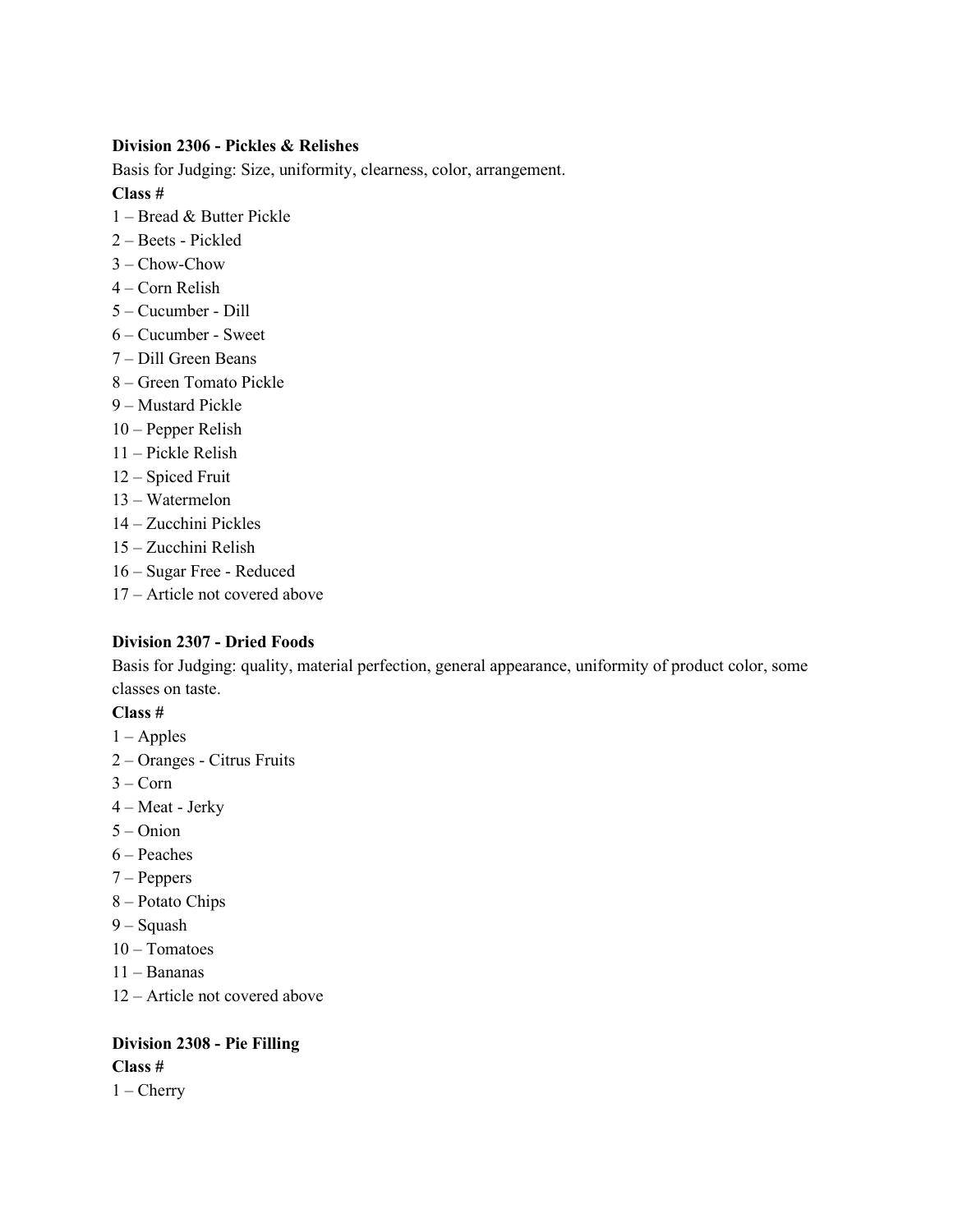- 2 Apple
- 3 Peach
- 4 Blueberry
- 5 Article not covered above

#### **Division 2309 - Juices Class#:**

- 1 Fruit
- 2 Vegetable
- 3- Tomato
- 4 Sugar Free Reduced

# **Division 2310 - Vinegars**

- **Class #**
- $1 -$ Fruit
- 2 Herbal

# **Division 2311 - Honey**

# **Rules for Honey:**

- 1. Competition is open to all Amateurs
- 2. Entry must be done by the exhibitor

#### **Class #**

 $1 -$ Honey

#### **Department 24: Open Handcrafts**

Basis for Judging: Composition, Difficulty of project, technical skill, creativity, and overall appearance.

#### **Division 2401 - Ceramics from Mold**

#### **Class #**

- 1 Decorated-underglaze
- 2 Decorated-over glaze
- $3 -$ Glaze
- 4 Decorated-Decals
- 5 –Unfired Stains
- 6 Article not covered above

#### **Division 2402 - Dolls**

- $l Cloth$
- 2 Porcelain
- 3 Doll from Kit
- 4 Article not covered above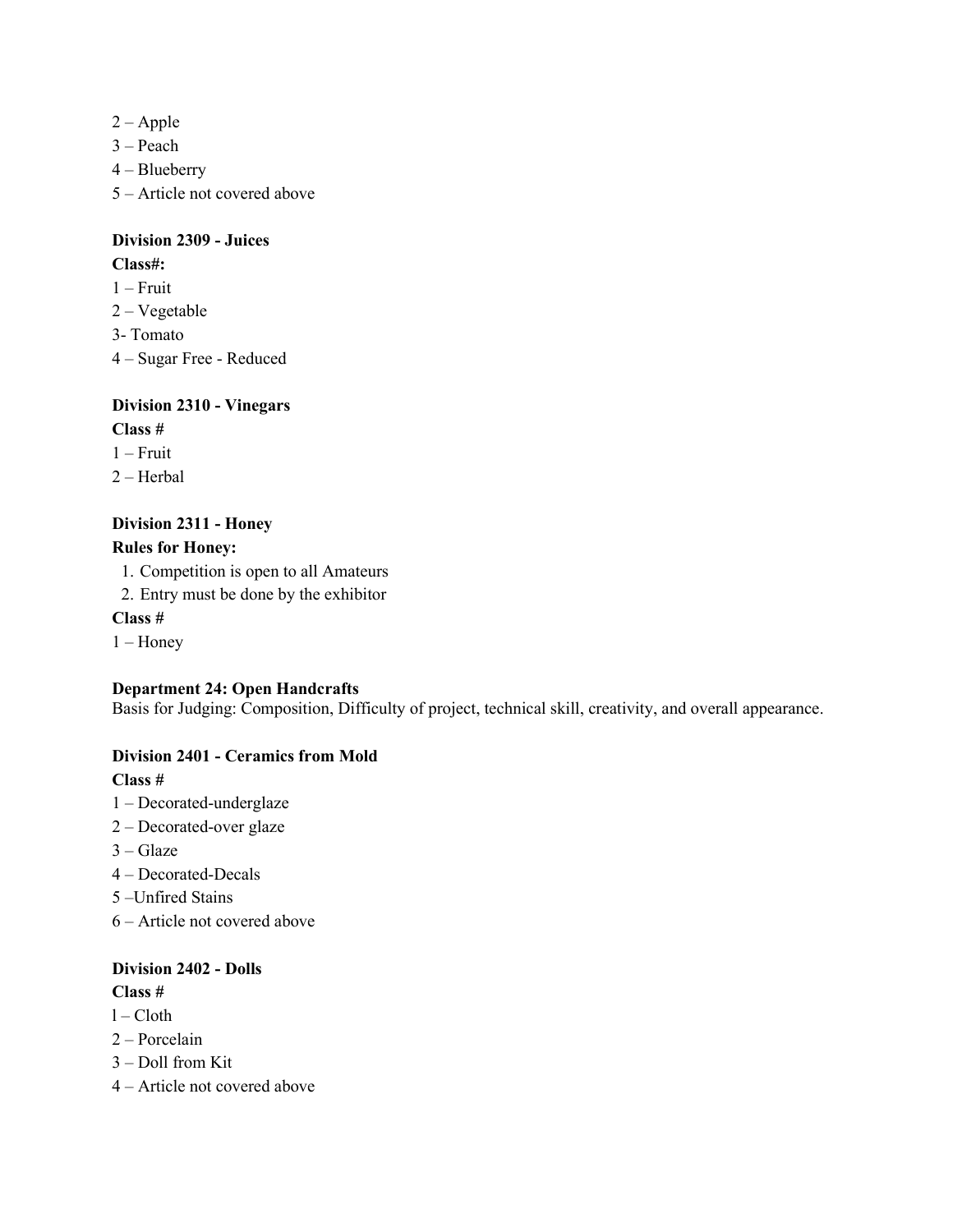# **Division 2403 - Furniture Class #**

- 1 Caned Seat
- $2$  Chest
- 3 Rocking Chair
- 4 Small Table or Stand
- 5 Stool Chair-Rush Bottom
- 6 Straight Chair
- 7 Refurbished furniture
- 8- Article not covered above

# **Division 2404 - Home Furnishing Class #**

- 1 Childs Toy
- 2 Made from Commercial Design
- 3 Made from Kit
- 4 Original Design
- $5 SheIf$
- 6 Article not covered above

# **Division 2405 - Wall Hangings Class #**

- 1 Holiday Theme
- 2 Made by all-Natural Material
- 3 Wreath All Natural Except Bow
- 4 Wreath Mixed Media
- 5 Article NOT covered by above

# **Division 2406 - Christmas Decorations**

#### **Class #**

- 1 Centerpiece
- 2 Tree Ornament Group
- 3 Tree Ornament Single
- 4 Wreath Natural Except Bow
- 5 Wreath Mixed Media
- 6 Decorated Wood
- 7 Natural Materials
- 8 Plaster Mold Figurines
- 9 Article not covered above

#### **Division 2407 - Macramé Class #**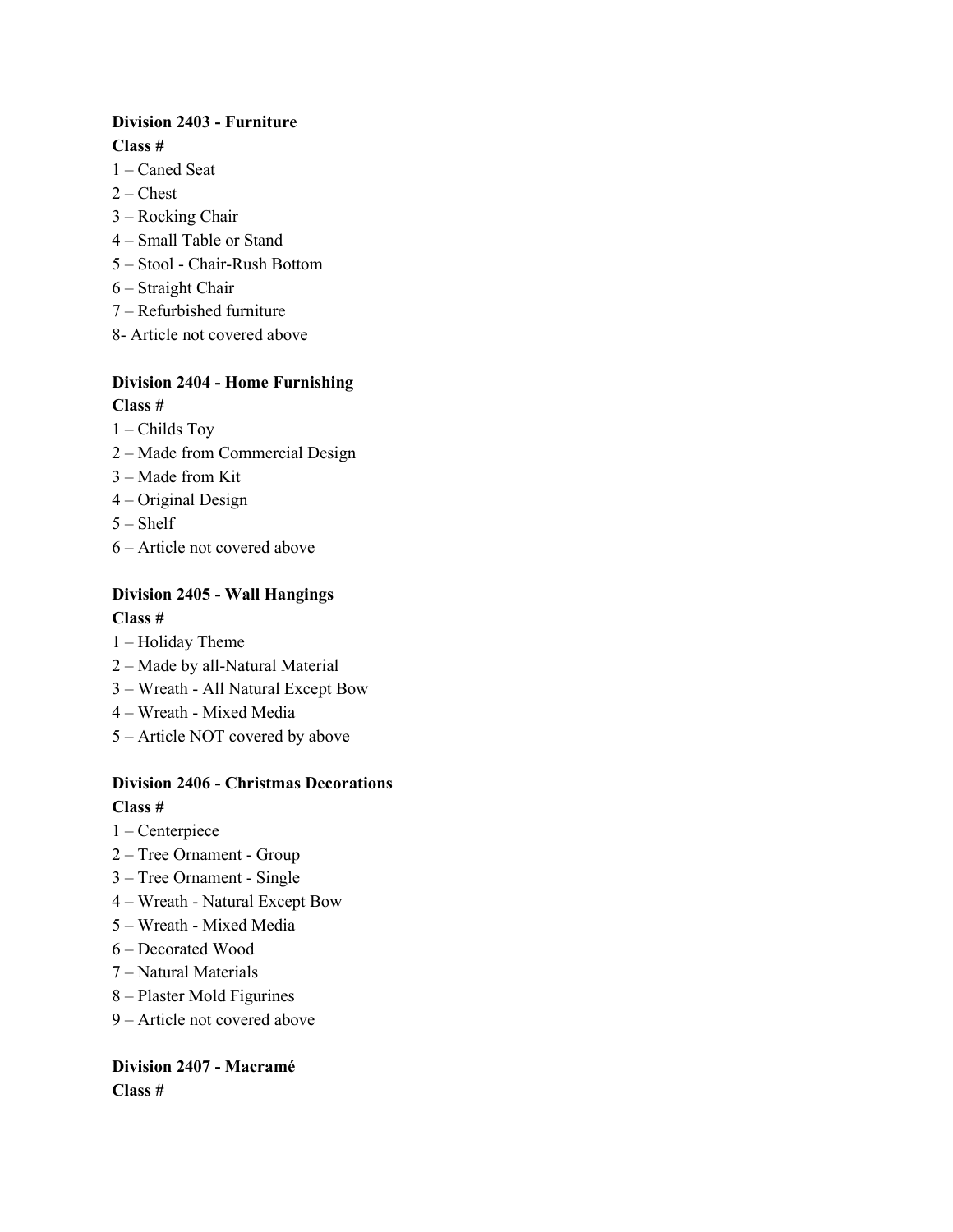- l Lawn Chair
- 2 Plant Hanger
- 3 Article not covered above

# **Division 2408 - Baskets**

#### **Class #**

- 1 Premade-your own decorations
- 2 Handmade-all-natural materials
- 3 Handmade-Nantucket
- 4 Handmade-Mixed Media
- 5 Handmade-Round Reed
- 6 Article not covered above

#### **Division 2409 - Models**

**Class #**

- $1 -$ Kit
- 2 Original
- 3 Article not covered above

#### **Division 2410 - Wood Crafts**

#### **Class #**

- 1 Unfinished
- 2 Painted
- 3 Miniature
- 4 Model
- 5 Walking Stick
- 6 Walking Stick Hand carved
- 7 Article not covered above

#### **Division 2411 - Miscellaneous Handcraft Class #**

- 1 Decoupage
- 2 Decorated Eggs
- 3 Jewelry
- 4 Paper Quilling
- 5 Candles
- 6 Waste Baskets
- 7 Bird House -Wooden
- 8 Bird House -Other Material
- 9 Applicated and Painted
- 10 Scrapbook-whole book
- 11 Scrapbook page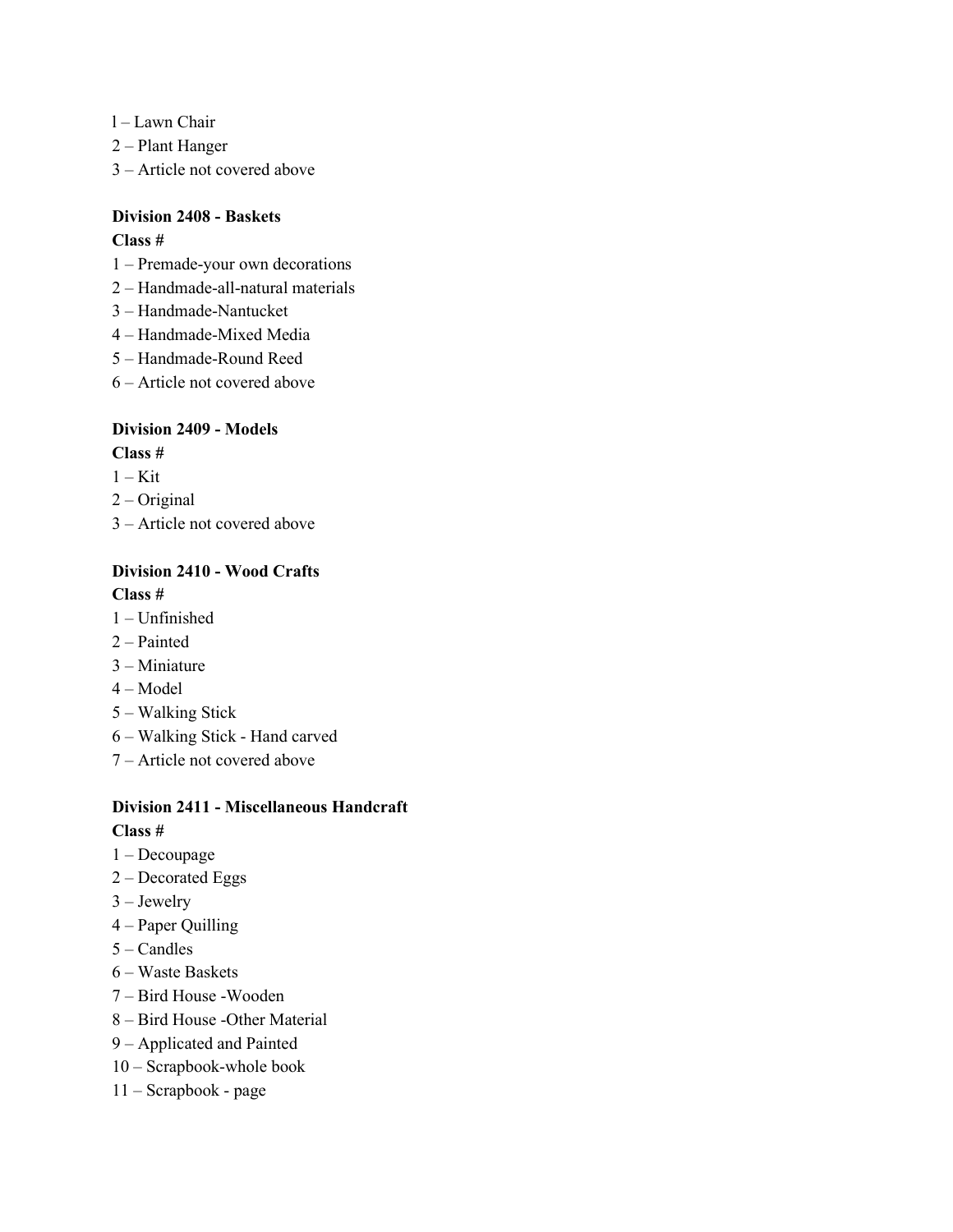- 12 Stamping
- 13 Stenciled Clothing
- 14 Stenciled Accessory
- 15 Decorated Clothing
- 16 Taxidermy
- 17 Gourds
- 18 Article not covered above

#### **Division 2412 - Senior Citizen – 65 & Older Class #**

- 1 Christmas Decoration
- $2 -$ Doll
- 3 Home Furnishing
- 4 Jewelry
- 5 Wall Hanging
- 6 Plastic Canvas
- 7 Iron on Appliqued and Painted
- 8 Decorated pot
- 9 Draft stopper
- 10 –Doorstop
- 11 Crocheted item
- 12 Article not covered above

#### **Division 2413 - Miniature Trees**

Miniature trees-decorated (under 27 inches tall) **Class #** 1 – Any miniature decorated tree

#### **Division 2414 - Gourds**

#### **Class #**

- 1- Bowl
- 2- Animal
- 3- Birdhouse
- 4- Basket
- 5- Article not covered above

#### **Department 25: Open Kids Korner**

#### **Rules and Regulations:**

- 1. Child not enrolled in 4-H or a 4-H'er not enrolled in a 4-H project for item entered in Kids Korner.
- 2. Child under 18 years of age
- 3. All other entries will receive participation ribbons.
- 4. All pictures and photos must be mounted on poster board material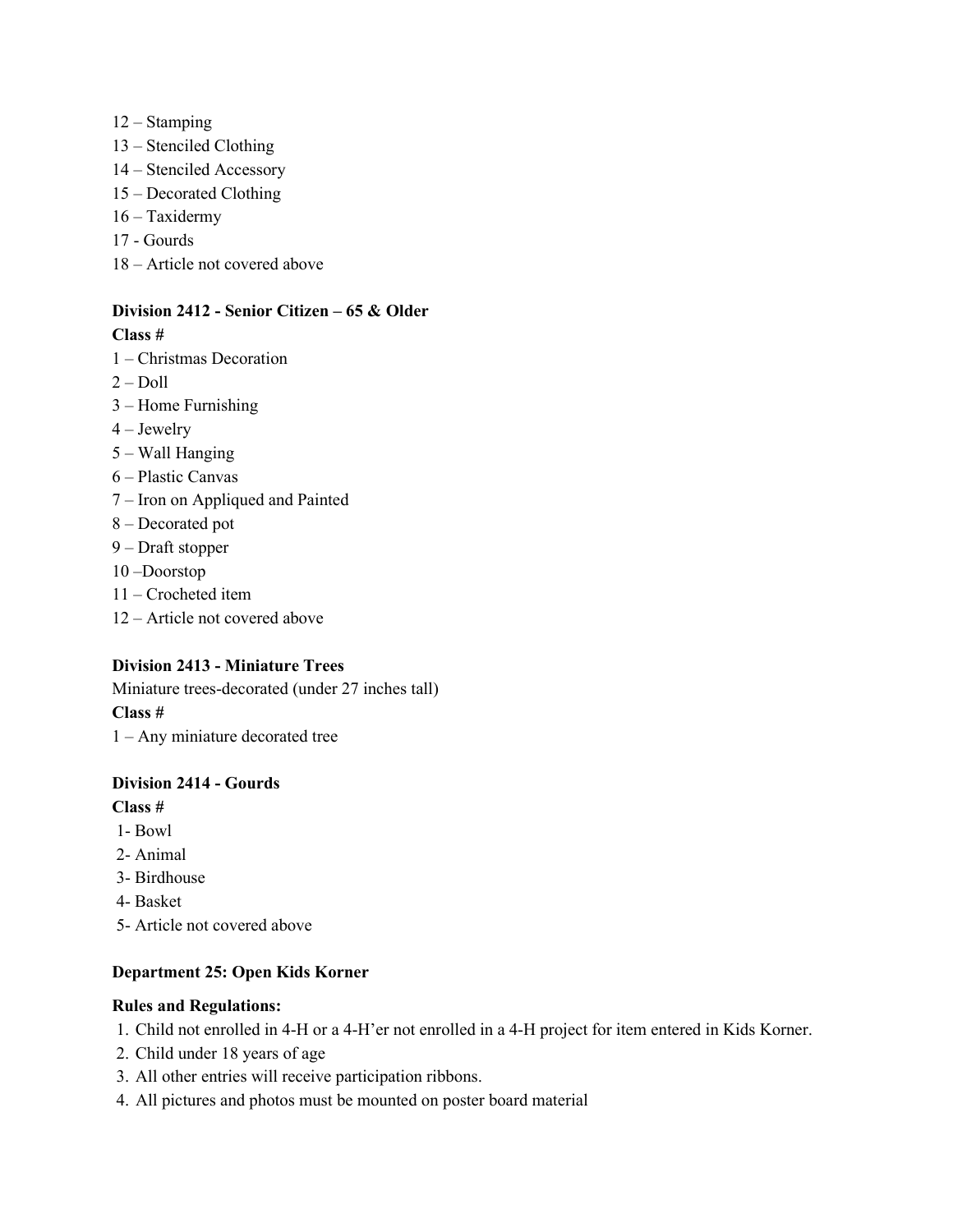(or heavier, ex. mat board)

- 5. Age of exhibitor must be on entry tag.
- 6. Work must be done by the exhibitor.
- 7. Only one exhibit per exhibitor per class number.
- 8. Cross entering not permitted.
- 9. All articles must be this year's work and not previously exhibit at the fair.

# **Division 2501 - Sewing**

# **Class #**

- 1 Apron
- 2 Blouse
- $3 Skirt$
- 4 Pants Shorts Skort
- 5 Dress
- $6 Vest$
- 7 Picture or Wall Hanging
- 8 Stuffed Toy or Animal
- 9 Pillows
- 10- Article not covered above

# **Division 2502 - Needlework Class #**

- 1 Embroidery
- 2 Quilted Item
- 3 Plastic Canvas
- 4 Latch Hook
- 5 Knitting
- 6 Article not covered above

# **Division 2503 - Handcraft – 8 years & under**

- 1 Christmas Decoration
- 2 Home Furnishing
- 3 Jewelry
- 4 Lego Plastic Block done by instructions (include instructions)
- 5 Lego Plastic block original design
- 6 Models from Kits
- 7 Wood Carving
- 8 Clay Model
- $9 -$ Doll
- 10 Birdhouse and or Feeder
- 11 Mosaic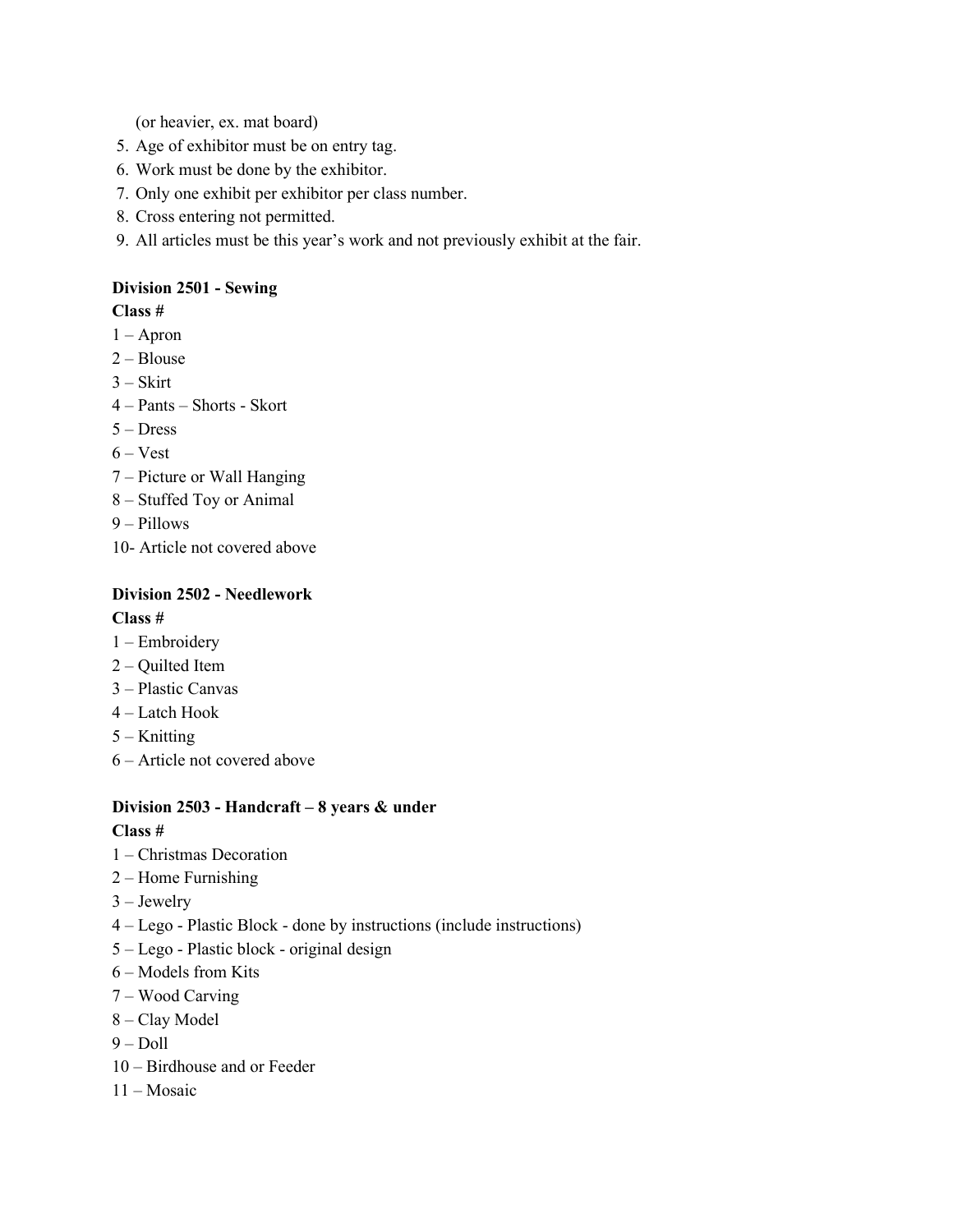- 12 Beadwork
- 13 Candle
- 14 Wall Hanging
- 15 Baskets
- 16 Diorama
- 17 Scrapbook
- 18 No-sew Blanket
- 19 Sand Art
- 20 Article not covered above

# **Division 2504 - Handcraft – ages 9-13**

#### **Class #**

- 1 Christmas Decoration
- 2 Home Furnishing
- 3 Jewelry
- 4 Lego Plastic Block done by instructions (include instructions)
- 5 Lego- Plastic block original design
- 6 Models from Kits
- 7 Wood Carving
- 8 Clay Model
- 9 Doll
- 10 Birdhouse and or Feeder
- 11 Mosaic
- 12 Beadwork
- 13 Candle
- 14 Wall hanging
- 15 Baskets
- 16 Diorama
- 17 Scrapbook
- 18 No-sew Blanket
- 19 Sand Art
- 20 Article not covered above

# **Division 2505 - Handcraft – ages 14-18**

- 1 Christmas Decoration
- 2 Home Furnishing
- 3 Jewelry
- 4 Lego Plastic Block done by instructions (include instructions)
- 5 Lego Plastic block original design
- 6 Models from Kits
- 7 Wood Carving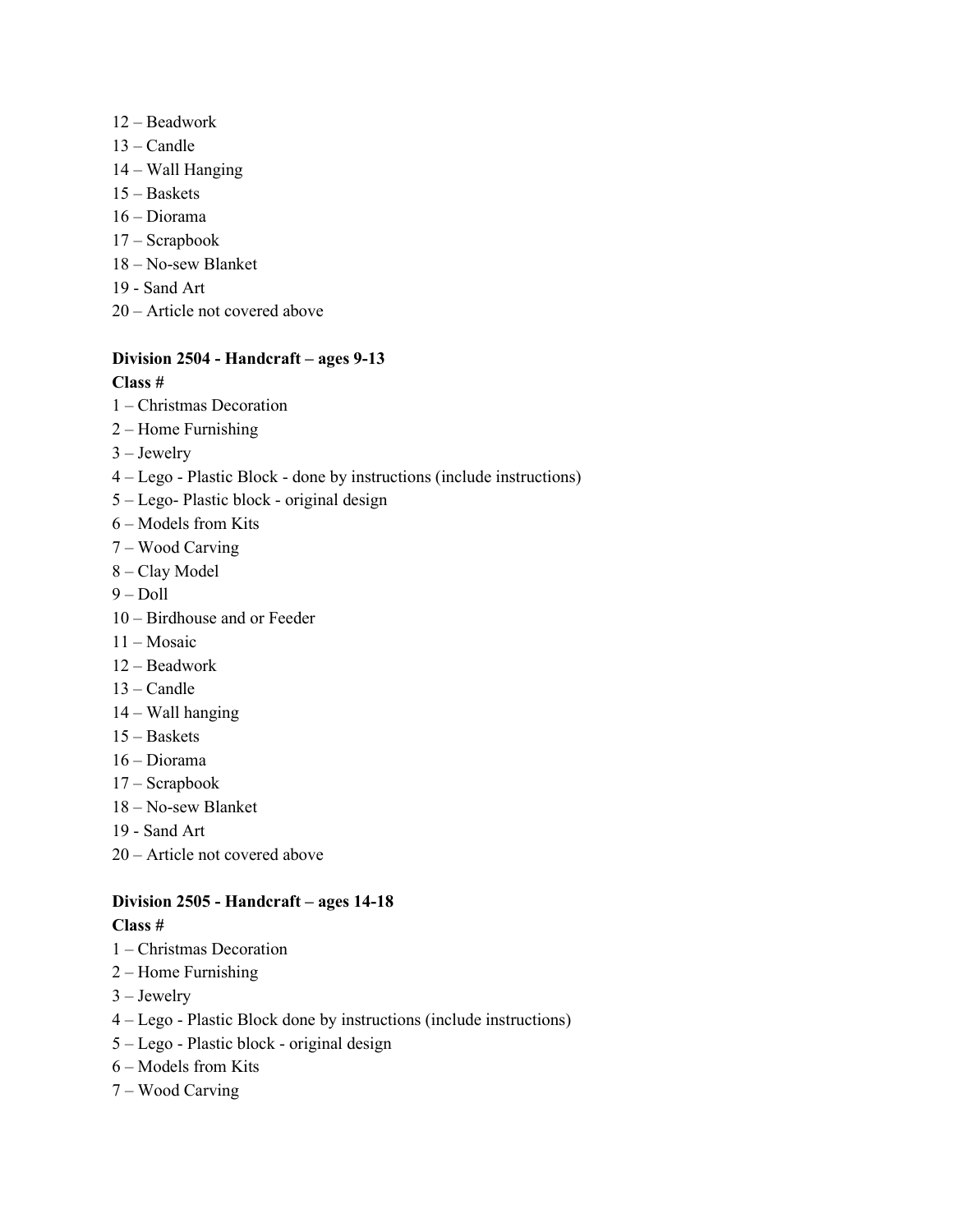- 8 Clay Model
- 9 Doll
- 10 Birdhouse or Feeder
- 11 Mosaic
- 12 Beadwork
- 13 Candle
- 14 Wall hanging
- 15 Baskets
- 16 Diorama
- 17 Scrapbook
- 18 No-sew Blanket
- 19 Sand Art
- 20 Article not covered above

# **Division 2506 - Art – ages 8 & under**

#### **Class #**

- 1 Block Print
- 2 Painting on Cloth
- 3 Painting Picture
- 4 Painting Watercolor picture
- 5 Drawing
- 6 Painted Ceramics
- 7 Pen and Ink
- 8 Tie Dye Article
- 9 Finger-paints
- 10 Mixed Media
- 11- Article not covered above

#### **Division 2507 - Art – ages 9-13**

#### **Class #**

- 1 Block Print
- 2 Painting on Cloth
- 3 Painting Picture
- 4 Painting Watercolor Picture
- 5 Drawing
- 6 Painted ceramics
- 7 Pen and Ink
- 8 Tie Dye Article
- 9 Mixed Media
- 10- Article not covered above

#### **Division 2508 - Art – 14-18 years**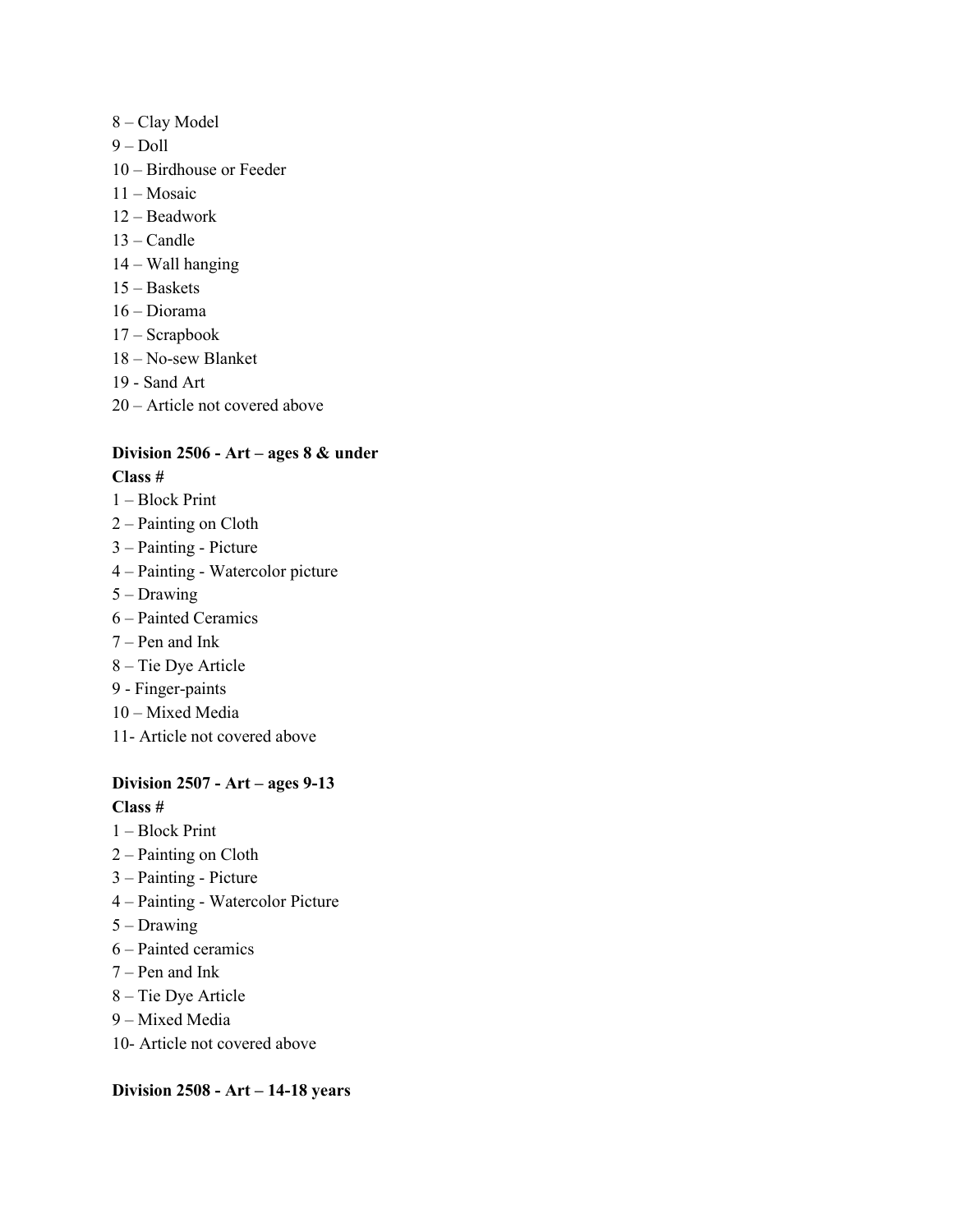#### **Class #**

- 1 Block Print
- 2 Painting on Cloth
- 3 Painting Picture
- 4 Painting Watercolor Picture
- 5 Drawing
- 6 Painted ceramics
- 7 Pen and Ink
- 8 Tie Dye Article
- 9 Mixed Media
- 10- Article not covered above

## **Division 2509 - Photography Class #**

- 1 Animal Bird
- $2 -$ Building
- 3 Flower
- 4 Landscape
- 5 People one or more
- 6 Seascape
- 7 Article not covered above

#### **Division 2510 - Baked Goods Class #**

- 1 Yeast Bread
- 2 Quick Bread
- 3 Chocolate Chip Cookies-6
- 4 Peanut Butter Cookies-6
- 5 Drop Cookies-6
- 6 Bar Cookies-6
- 7 Sugar Cookies -6
- 8 Brownies-6
- 9 Pies-1, Tart-4
- $10$  Cakes- Icing
- 11 Cakes Plain
- 12 Cakes, Decorated
- $13 Cupcakes 4$
- 14- Decorated Cupcakes 4
- 15 Candy 4
- 16 Banana Bread
- 17 Zucchini Bread
- 18- Any article from a mix
- 19 Article not covered above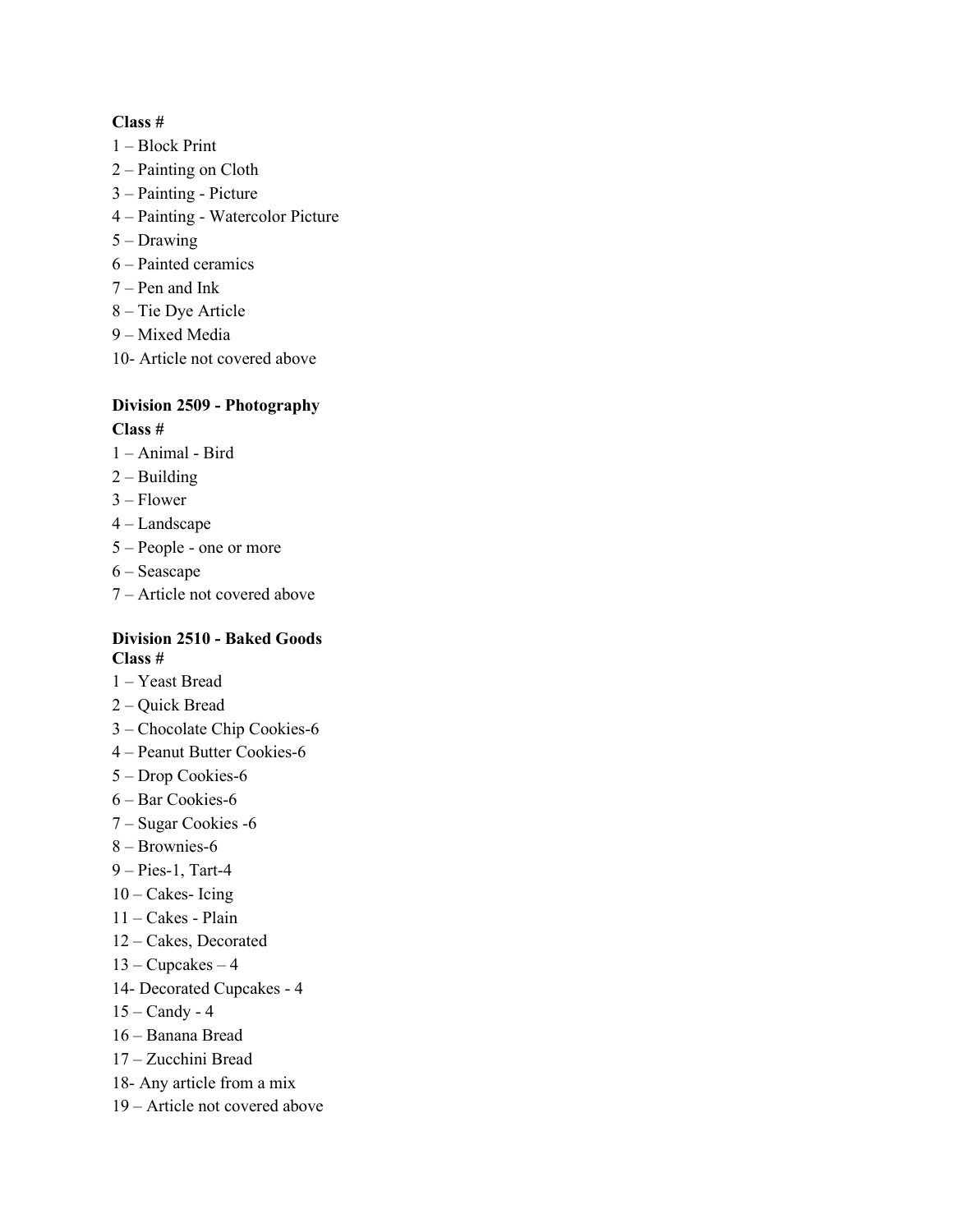#### **Division 2511 - Flowers**

**Class #**

- 1 Potted Plants
- 2 Dish Gardens
- 3 Dry Arrangement
- 4 Miniature
- 5 Fresh Arrangement
- 6 Zinnia Specimen (3) Stems
- 7 Marigold Specimen (3) Stems
- 8 Petunia Specimen (3) Stems
- 9 Rose Specimen (3) Stems
- 10 Sunflower
- 11 Black Eyed Susan
- 12 Artificial Arrangement
- 13 Article not covered above

#### **Division 2512 - Food Preservation – 12-18 years only**

#### **Class #**

- $1 -$  Jelly
- $2 Jam$
- 3 Vegetables
- $4 -$  Fruit

#### **Department 26: Needlework**

**Basis for Judging: Workmanship, choice and placement of designs, choice of fabrics and colors and their value in their use and design in the exhibit.** 

**Two Champion ribbons will be awarded: one in quilts; one in the rest of the department.** 

#### **Division 2601 - Crocheting**

- 1 Afghan
- 2 Afghan Original Design
- 3 Bedspread
- 4 Doll Clothes
- 5 Infant Blanket
- 6 Infant Set -Sweater-Hat, etc.
- 7 Outerwear -Hat-Gloves -Mittens
- 8 Pillow
- 9 Stole Poncho Cape-Coat Sweater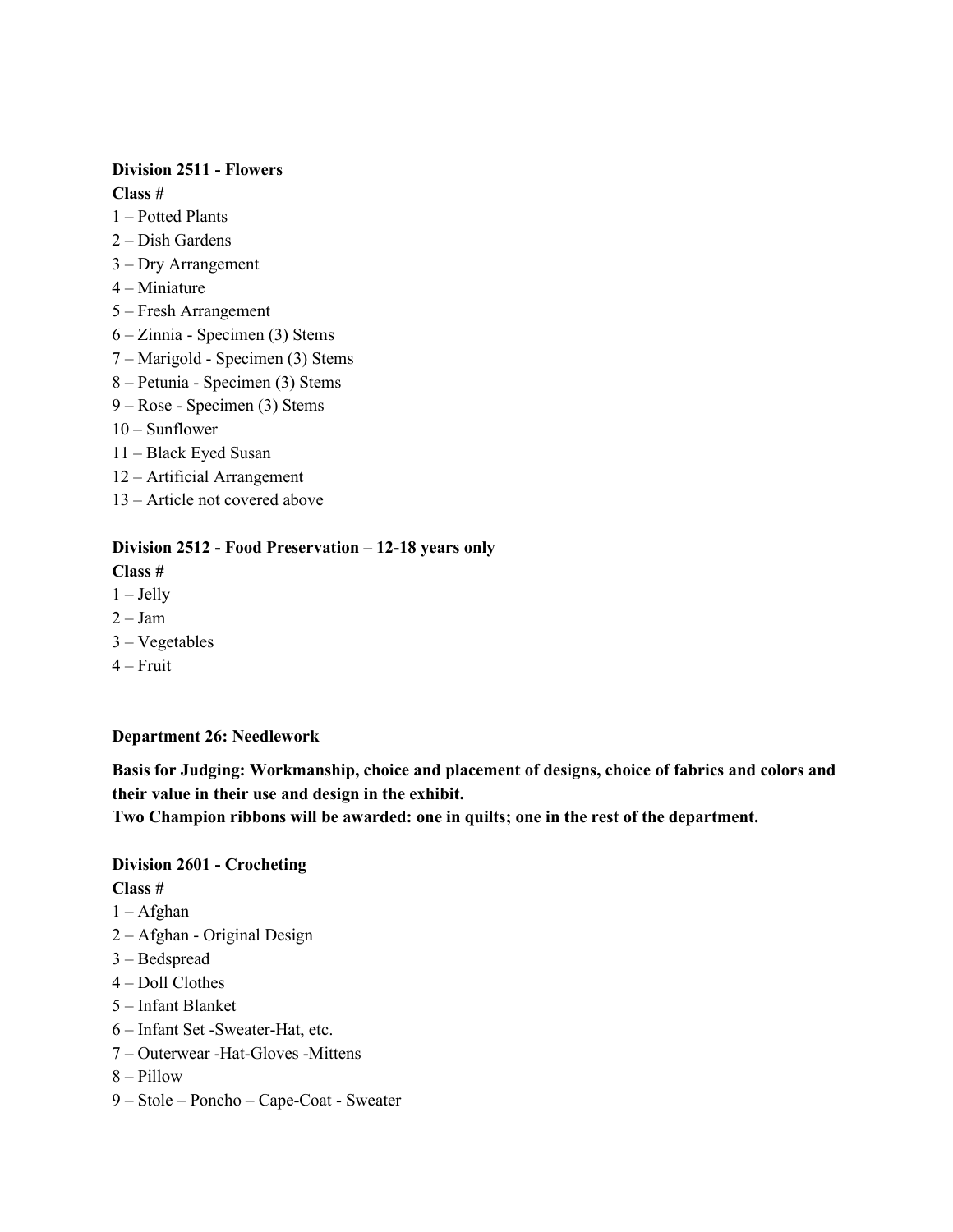- $10 Toy$
- $11 -$ Doily
- 12 Hand Spun Wool
- 13 Article not covered above

## **Division 2602 - Knitting**

#### **Class #**

- 1 Afghan
- 2 Afghan Original Design
- 3 Doll Clothes
- 4 Infant Blanket
- 5 Infant Set Sweater-Booties
- 6 Outwear Hat-Gloves-Mittens
- 7 Sweater
- 8 Vest
- 9 Coat, Cape, etc.
- $10 Socks$
- $11 P$ urse
- 12 Accessories
- 13 Felted Wool Accessories
- 14 Hand Spun Wool
- 15- Hand Spun Knitted Article
- 16- Article not covered above

# **Division 2603 - Embroidery**

- 1 Counted cross stitch Baby Blanket
- 2 Counted cross stitch in Hoop or Frame (no glass)
- 3 Counted cross stitch Picture -Emblem
- 4 Counted cross stitch Pillow
- 5 Counted cross stitch Poem, Saying, Announcement
- 6 Counted cross stitch -Sampler-Framed
- 7 Counted cross stitch Set Sequence-Pictures
- 8 Counted cross stitch Small Throw
- 9 Counted cross stitch Christmas Ornament
- 10 Counted cross stitch -Article not covered above
- 11 Crewel Picture
- 12 Crewel Article not covered above
- 13 Cross Stitch Picture Emblem
- 14 Cross Stitch Pillow
- 15 Cross Stitch Sweater or Shirt
- 16 Cross Stitch Sampler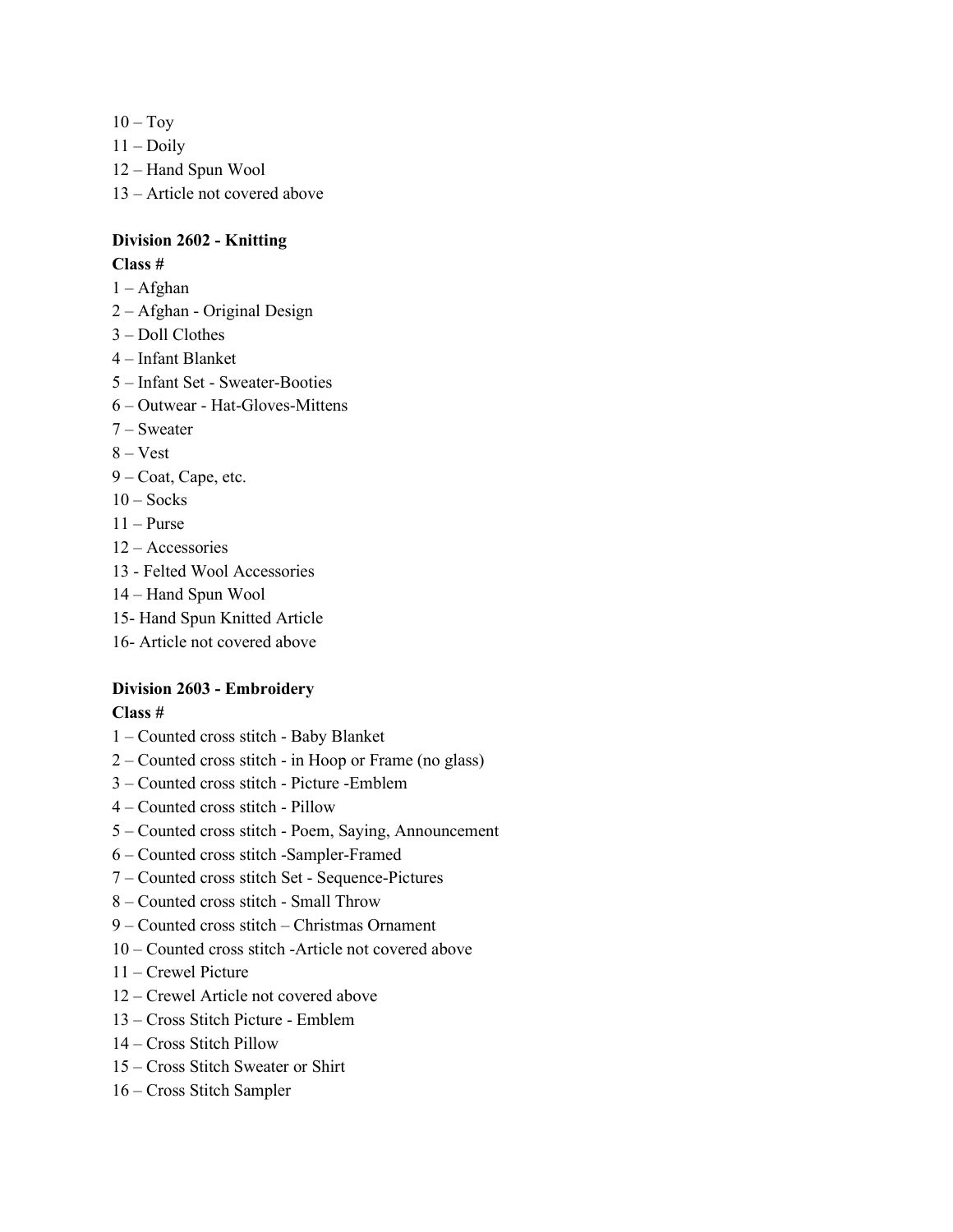- 17 Cross Stitch Article not covered above
- 18 Embroidery No purchased pattern
- 19 Needlepoint Picture
- 20 Needlepoint Pillow
- 21 Needlepoint Article not covered above
- 22 Smocking
- 23 Duplicate Stitch
- 24 Machine Embroidery
- 25 Embroidery Stamped Pattern
- 26 Article not covered above

# **Division 2604 - Quilts and Accessories**

- **Class #**
- 1 Embroidered by hand
- 2 Embroidered by machine
- 3 Baby Quilt
- 4 Mixed Techniques
- 5 Novelty
- 6 Pieced & Hand Quilted-Individual
- 7 Pieced & Tied by Individual
- 8 Pieced & Quilted by a group
- 9 Pieced Individual-Machine Quilted
- 10 Pieced individual, Quilted by long arm
- 11 Quilted and Appliquéd by group
- 12 Quilted Pillow Top
- 13 Quilted Whole Cloth
- $14 \text{Lap}$  Quilt (no larger than  $60$ "x $60$ ")
- 15 Quilted Table Runner
- 16 Appliqued by Hand
- 17 Appliqued by Machine
- 18 Piece by Group, Quilted by long arm
- 19 Paper Pieced Quilt
- 20- Paper pieced Wall Hanging
- 21 Wool Hand Appliqued Quilt
- 22- Quilted Bag
- 23 Article not covered above

# **Division 2605 - Wall Hangings Class #**

- 1 Counted Cross Stitch
- $2 Hoop$
- 3 Needlepoint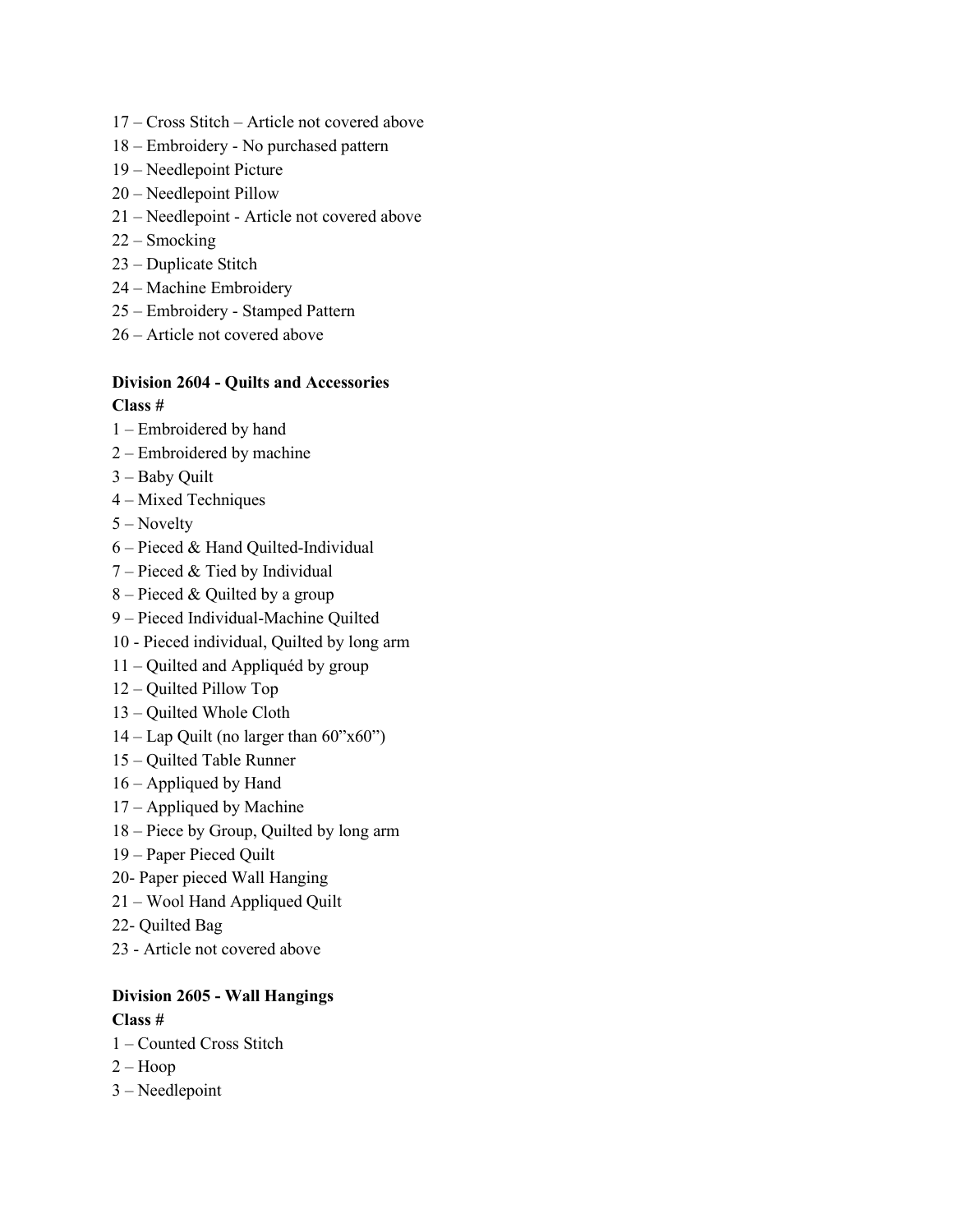- 4 Wool Hand Appliqued
- 5 Quilted
- 6 Article not covered above

# **Division 2606 - Plastic Canvas**

## **Class #**

- 1 Bathroom Accessory
- 2 Doorstop
- 3 Kitchen Accessory
- 4 Tissue Box Cover
- $5 Toy$
- 6 Christmas Decoration
- 7 Article not covered above

# **Division 2607 - Rugs**

#### **Class #**

- 1 Braided
- 2 Crocheted
- 3 Hooked
- 4 Latch Hooked
- 5 Article not covered above

# **Division 2608 - Christmas Decorations Class #**

- 1 Stocking
- 2 Tree Ornament Single
- 3 Tree Ornament Group
- 4 Tree Skirt
- 5 Wall Hanging
- 6 Article not covered above

# **Division 2609 - Miscellaneous Needlework**

- 1 Candle wicking
- 2 Handbag
- 3 Weaving
- $4 T$ atting
- 5 Latch Hook-other than rug
- 6 Bargello
- 7 Beading
- 8 Rag Quilting
- 9 Paper Piecing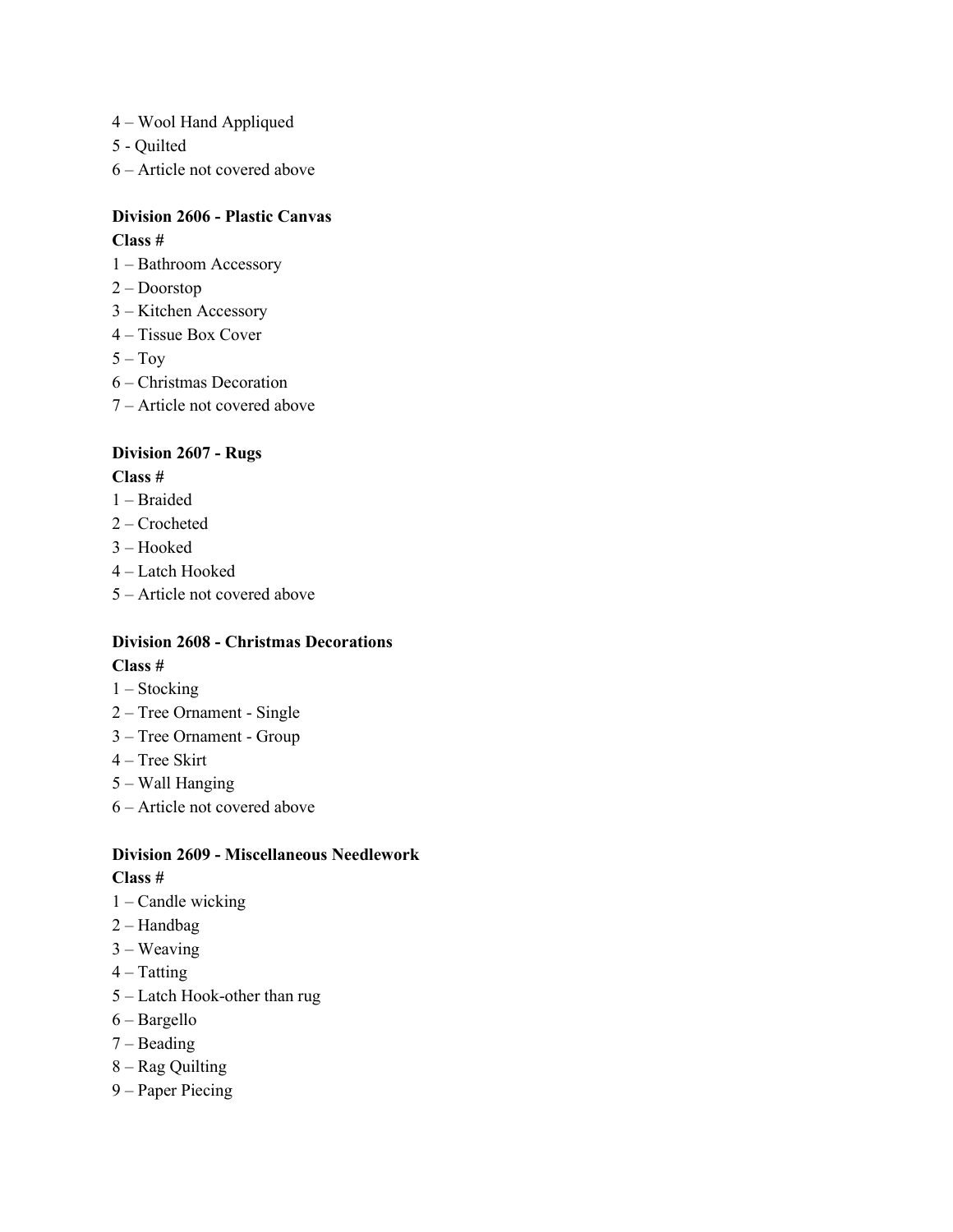10 – Wool Felted Article 11 – Article not covered above

#### **Department 27: Open Sewing**

#### **Rules and Regulations:**

All Articles Must Be Cleaned and Pressed.

Basis for Judging:

General Appearance – Pleasing combination of colors, trim suitable to fabric. Fabric - Suitable for type of garment and pattern. Workmanship - Correct stitch length and tension for fabric weight, no loose ends. Seams - Even 5/8" or as pattern directs, clipped on curves, finished according to fabric, i.e., zigzag, overlock, overcast or turned and stitched, well pressed. Darts - should not pucker at points, should be pressed according to guide sheet. Thread and Seam Binding - should be comparable to fabric and finished edge, no iron-on hem facing. Buttons and Closures - should complement garment, should be attached by thread shank method unless button has manufactured shank. Hooks and Eyes, Snaps - Size and weight should be appropriate for fabric, should not show through on right side, and should be placed so that garment lays flat, neckline zipper should have hook and eye at top if zipper is not even with neckline. Zippers - stitching should be evenly spaced for the appropriate zipper application. Pleats and Tucks - Evenly spaced and properly pressed, top stitched if required by pattern instructions.

#### **Division 2701 - Children's Clothing**

**Class #**

- 1 Christening Outfit or Gown
- 2 Coat & Jacket
- 3 Costume
- $4 Dress$
- 5 Infant Dress or Suit
- 6 Play Outfit
- 7 Shirt or Top
- 8 Shorts & Pants
- $9 Skirt$
- 10 Sleep Attire
- $11 Vest$
- 12 Article not covered above

#### **Division 2702 - Adult Clothing**

- 1 Quilted Clothing
- 2 Blazer Jacket
- 3 Blouse Skirt
- 4 Coat Outer Jacket
- 5 Dress Formal
- 6 Dress Informal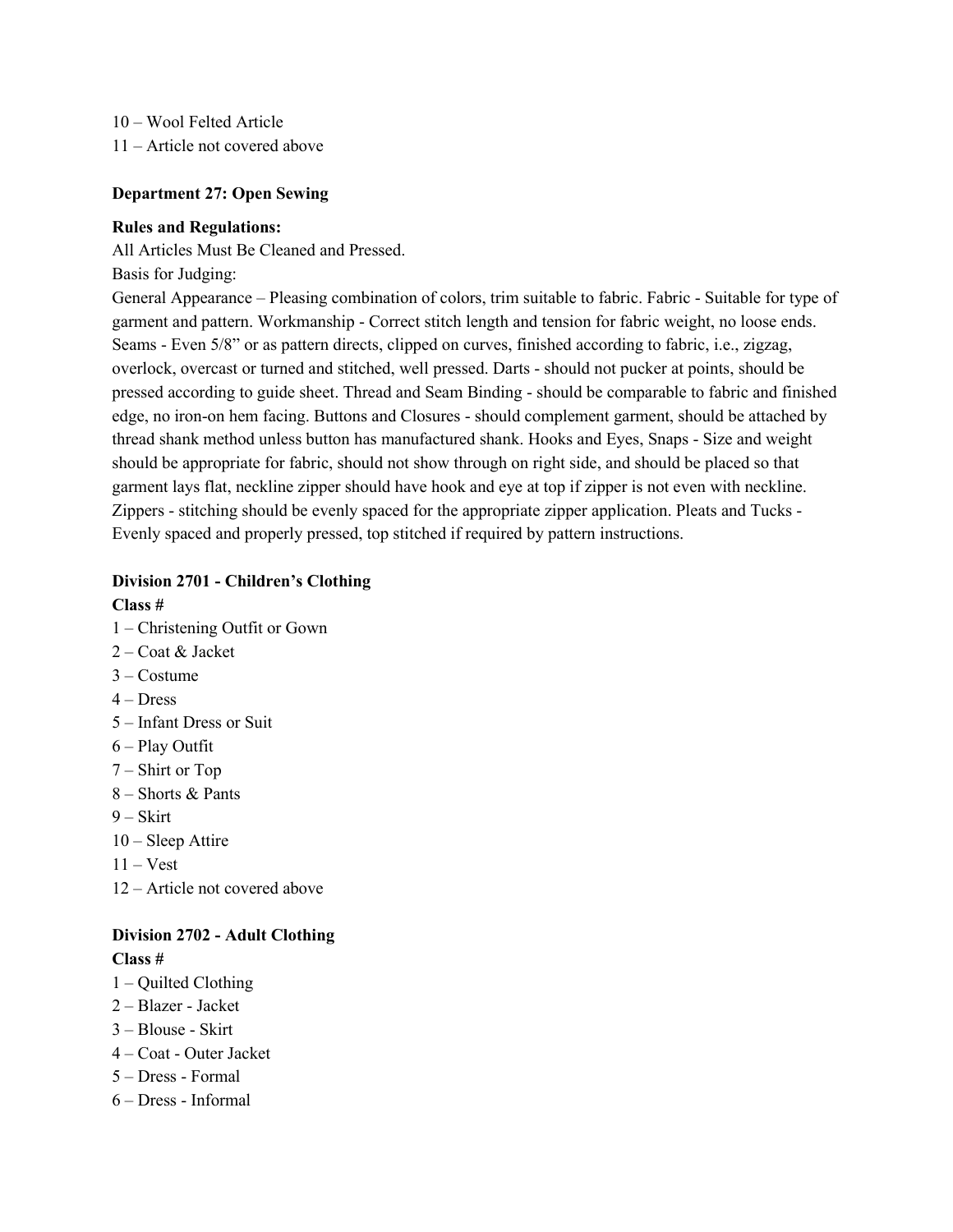- 7 Jumper
- 8 Pants Trousers
- 9 Shorts –Skirt -Skort
- 10 Sleep Attire
- 11 Suit Fabric other than wool
- 12 Sweater Knits
- 13 Vest
- 14 Adult Costumes
- 15 Wool Wool Blend Article
- 16- Article not covered above

#### **Division 2703 - Home Accessories Class #**

- 1 Door Stopper
- 2 Draft Stopper
- 
- 3 Curtains Drapes Shower Curtain
- 4 Picture -Wall Hanging
- 5 Place Mats Non-Quilted Table Runner
- 6 Pillows
- 7 Apron
- 8 Article not covered above

# **Division 2704 - Other**

# **Class #**

- 1 Applique
- 2 Flag Banner
- 3 Machine Monogramming
- 4 Stuffed Toy Animal-purchased and dressed
- 5 Stuffed Toy Animal-made and dressed
- 6– Stuffed Toy Animal-made and not dressed
- 7 Doll Clothing
- 8 Articles not covered above

#### **Department 28: Open Photography - NO Frames**

All Picture-Type articles must be Mounted, or Matted, with attached hardware ready for hanging. NO Frames.

Basis for Judging: Composition, use of color, technical skill, creativity, and overall presentation.

#### **Division 2801 - Photography**

**Class:**  1 – Animal or Animals  $2 - Birds$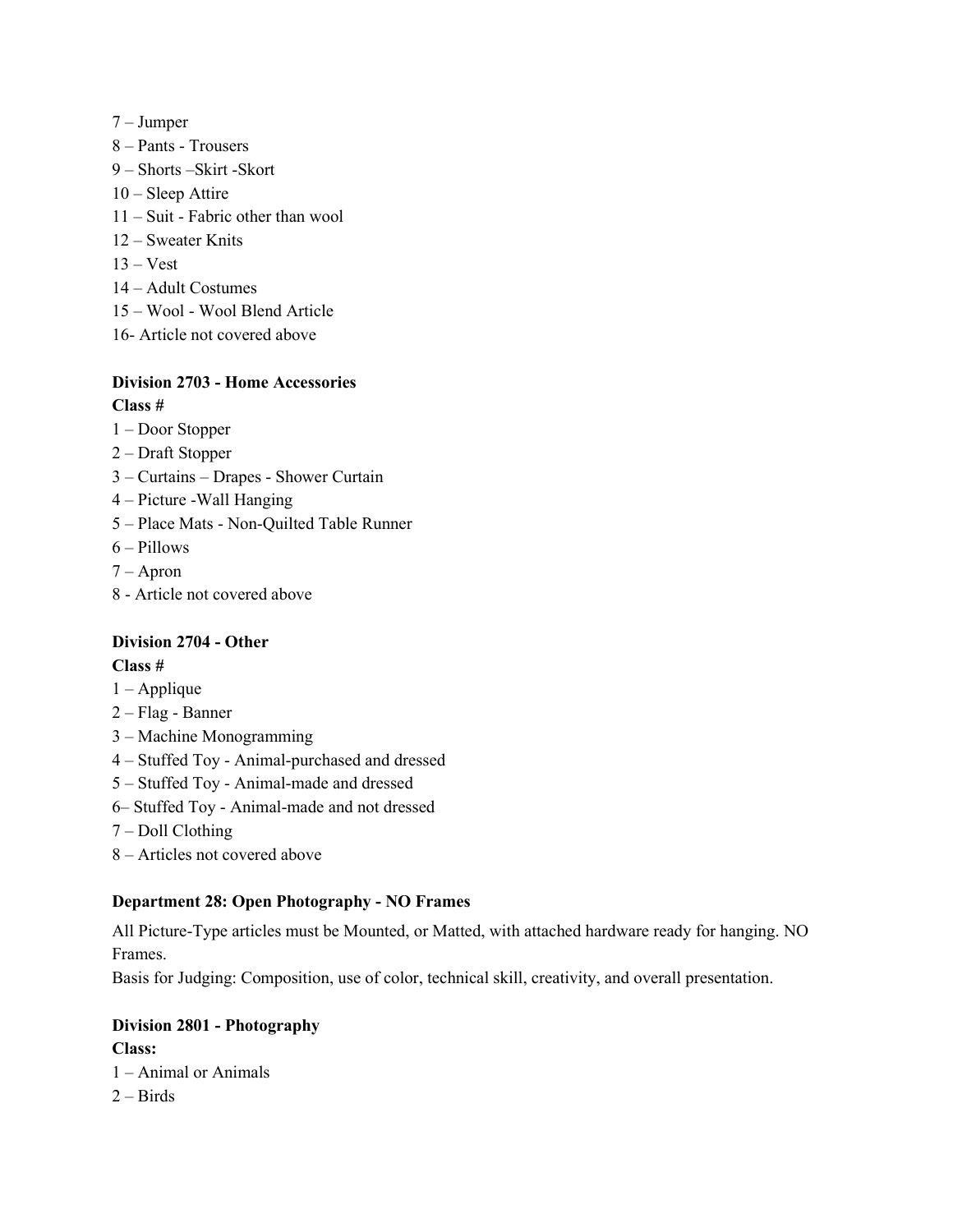- $3 -$ Building
- 4 Flower
- 5 Landscape
- 6 People One or More
- 7 Seascape
- 8 Insects
- 9 Sky watching
- 10 Sequence two or more telling story
- 11 Altered photo
- 12 Still Life
- 13 Article not covered above

# **Division 2802 - Photography Black & White**

#### **Class:**

- 1 Animal or Animals
- $2 Birds$
- $3 -$ Building
- 4 Flower
- 5 Landscape
- 6 People One or More
- 7 Seascape
- 8 Insects
- 9 Sky watching
- 10 Sequence two or more telling story
- 11 Altered photo
- 12 Still Life
- 13 Article not covered above

*Definition: A sequence is two or more same size photos telling a story*

#### **Open Farm Crops**

#### **Department 30: Open Field Crops**

#### **Chairperson:** Henry & Beth Covington

Entries must be entered on Sunday, August 7th, 2022 from 12:00 P.M. to 4:00 P.M. Judging will begin at 9:30 A.M. Monday, August 8th, 2022. All entries may be removed Sunday August 14th, 2022 between 8- 1pm.

#### **All entries must be on white paper plates.**

**Division 3001 - Field Crops**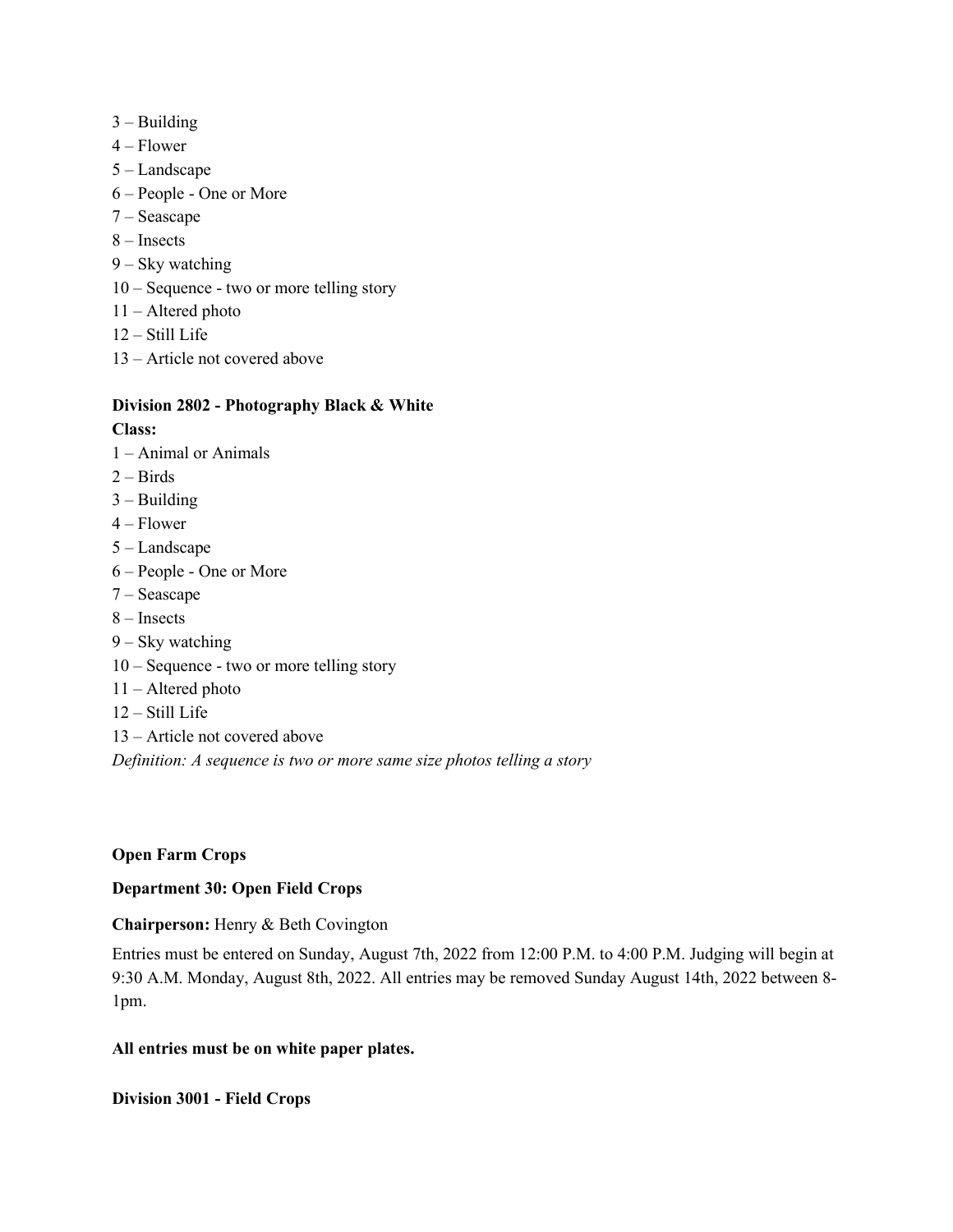# **Class#**:

- 1 Corn -Five Ears Husked
- 2 Corn Three Stalks with Ears
- 3 One Quart Wheat
- 4 One Quart Barley
- 5 One Quart Oats
- 6 One Quart Rye
- 7 One Quart Soybeans
- $8 -$ Alfalfa Hay (2x2 ft.sq.)
- $9 -$ Clover Hay (2x2 ft.sq.)
- 10 Grass Hay (Timothy, Fescue, Orchard) (2x2 ft.sq.)
- $11 -$  Mixed Hay (2x2 ft.sq.)
- 12 Wheat Straw
- 13 Barley Straw
- 14 Soybeans 3 Whole Plants

# **Department 31: Open Fruits & Vegetables**

#### **Chairpersons:** Matt Nielsen

Entries must be entered on Sunday, August 7th, 2022 from 12:00 P.M. to 4:00 P.M. Judging will begin at 9:30 A.M. Monday, August 8th, 2022. All entries may be removed Sunday August 14th, 2022 between 8- 1pm.

#### **All entries must be on white paper plates.**

#### **Division 3101 - Vegetables**

- 1 Plate of three sweet potatoes
- 2 Plate of five white potatoes
- 3 Plate of five red potatoes
- 4 Plate of 5 other potatoes
- 5 Plate of 4 turnips without tops
- 6 Plate of 4 beets without tops
- 7 Plate of carrots without tops
- 8 Plate of radishes without tops
- 9 Bunch of kale
- $10 4$  bell peppers-green
- 11 4 bell peppers red-orange-yellow-purple
- 12 4 banana peppers
- $13 4$  hot peppers
- $14 4$  other peppers
- 15 5 white onions unpeeled
- 16 5 yellow onions unpeeled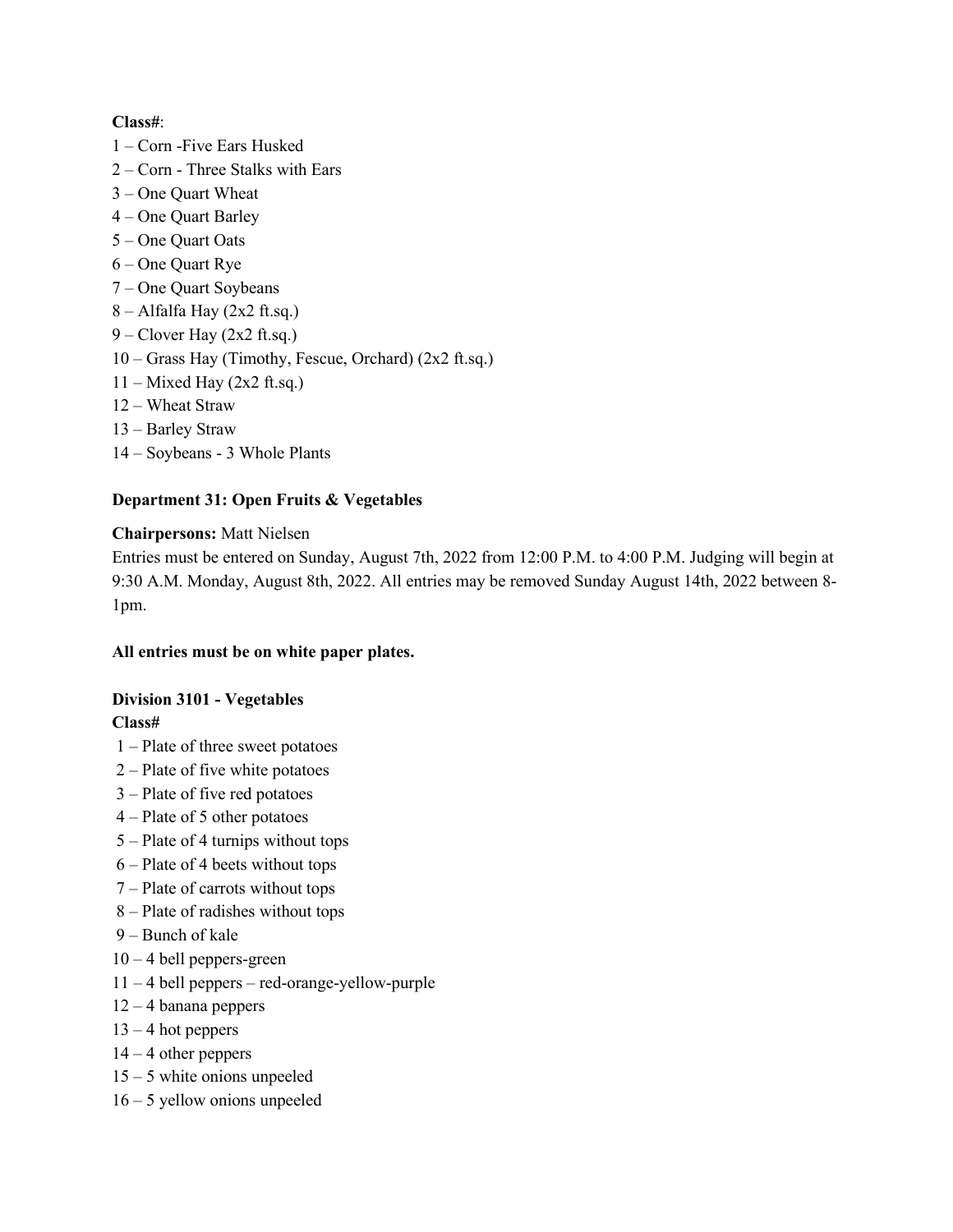- 17 5 red onions unpeeled
- 18 3 zucchini squash
- 19 3 yellow squash (straight or crooked neck)
- $20 3$  patty pan squash
- $21 3$  acorn winter squash
- 22 3 butternut winter squash
- 23 3 buttercup winter squash
- 24 3 spaghetti type winter squash
- $25 1$  head of cabbage
- $26 1$ -quart green string beans
- 27 1-quart yellow string beans
- 28 1 pint bush lima beans -shelled
- 29 1 quart bush lima beans -unshelled
- 30 1 pint pole lima beans shelled
- 31 1 pint pole lima beans unshelled
- 32 Yellow sweet corn-2 ears shucked-2 ears un-shucked
- 33 White sweet corn 2 ears shucked-2 ears un-shucked
- 34 Bi-color sweet corn 2 ears shucked-2 ears un-shucked
- 35 1-pint shelled popcorn
- 36 Indian corn 2 ears shucked-2 ears un-shucked
- $37 2$  eggplant Italian type
- $38 2$  eggplant Asian type
- 39 Herb Arrangement
- 40 Vegetable Collection 5 vegetable specimens
- 41 Vegetable Arrangement– artistic  $\&$  quality

#### **Division 3102 - Fruits**

- $42 1$  watermelon sugar baby type
- 43 1 watermelon crimson sweet type
- 44 1 watermelon -sangria type
- $45 2$  cantaloupes
- 46 2 honeydew melons
- 47 2 other melons canary, frog skin
- 48 4 tomatoes red
- $49 4$  tomatoes yellow
- $50 4$  tomatoes plum type
- 51 10 cherry tomatoes red
- 52 10 cherry tomatoes yellow
- 53 10 grape tomatoes
- $54 5$  peaches
- $55 5$  pears